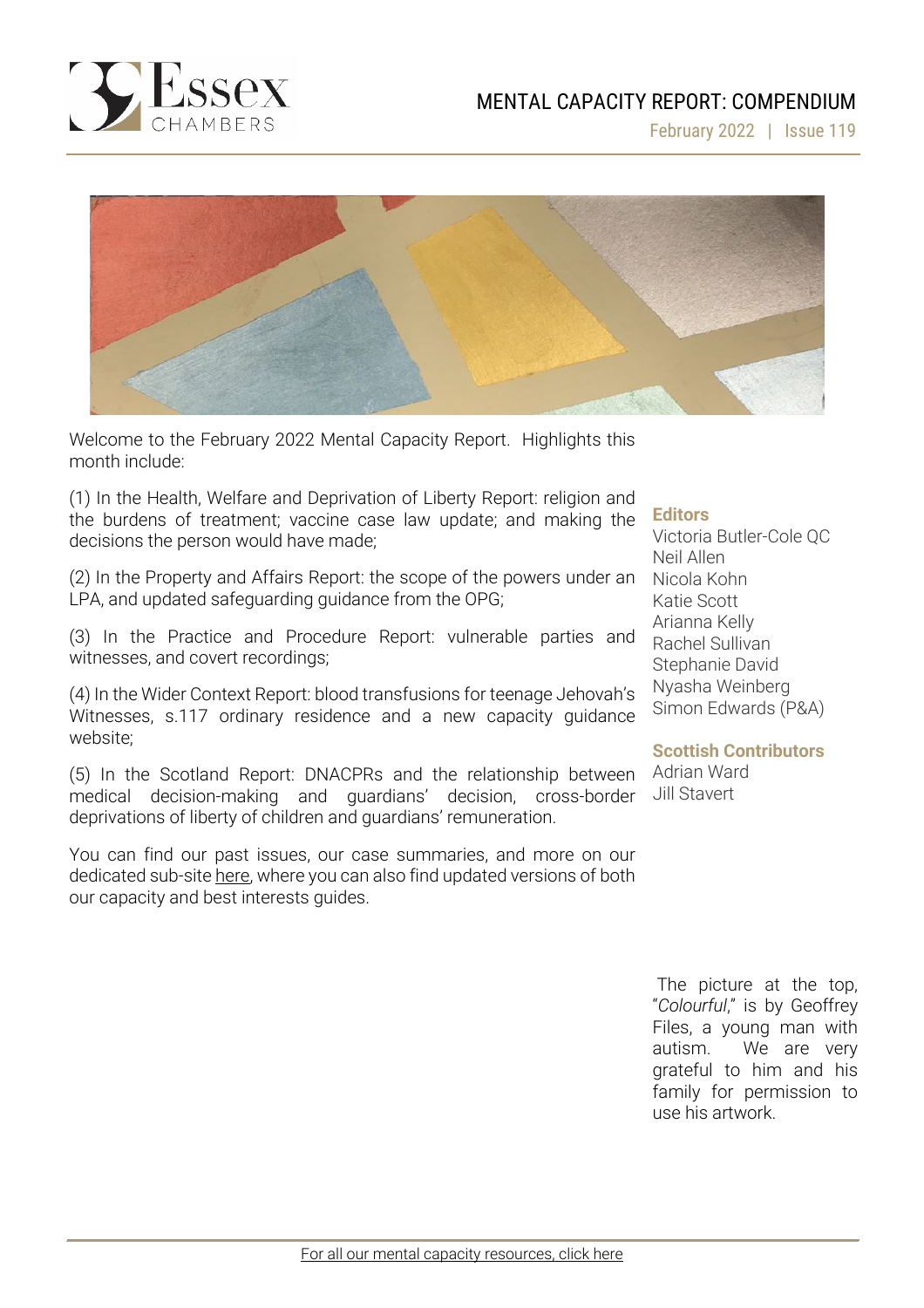# **Contents**

| Template letter to statutory bodies to request special arrangements for vaccinations 12               |  |
|-------------------------------------------------------------------------------------------------------|--|
|                                                                                                       |  |
|                                                                                                       |  |
|                                                                                                       |  |
|                                                                                                       |  |
|                                                                                                       |  |
|                                                                                                       |  |
|                                                                                                       |  |
|                                                                                                       |  |
| Using the inherent jurisdiction to make medical treatment decisions for young people with capacity 18 |  |
|                                                                                                       |  |
| Book Review: The Assisted Decision-Making (Capacity) Act 2015: Personal and Professional              |  |
|                                                                                                       |  |
| DNACPRs, and the relationship between medical decision-making and guardians' decisions: Is Scotland   |  |
|                                                                                                       |  |
|                                                                                                       |  |

# <span id="page-1-0"></span>HEALTH, WELFARE AND DEPRIVATION OF LIBERTY

# New 39 Essex guidance note on deprivations of liberty for those under 18

The Children's Commissioner for England has identified a growing number of "locked up" children who do not appear in official statistics whilst an ongoing national shortage of appropriate secure accommodation and registered children's homes has resulted in some High Court judges refusing to authorise wholly inappropriate deprivations of liberty in hospitals. We have produced *[guidance](https://www.39essex.com/new-39-essex-guidance-note-on-deprivations-of-liberty-for-those-under-18/)* to help practitioners navigate the complex waters relating to deprivation of liberty relating to those under 18,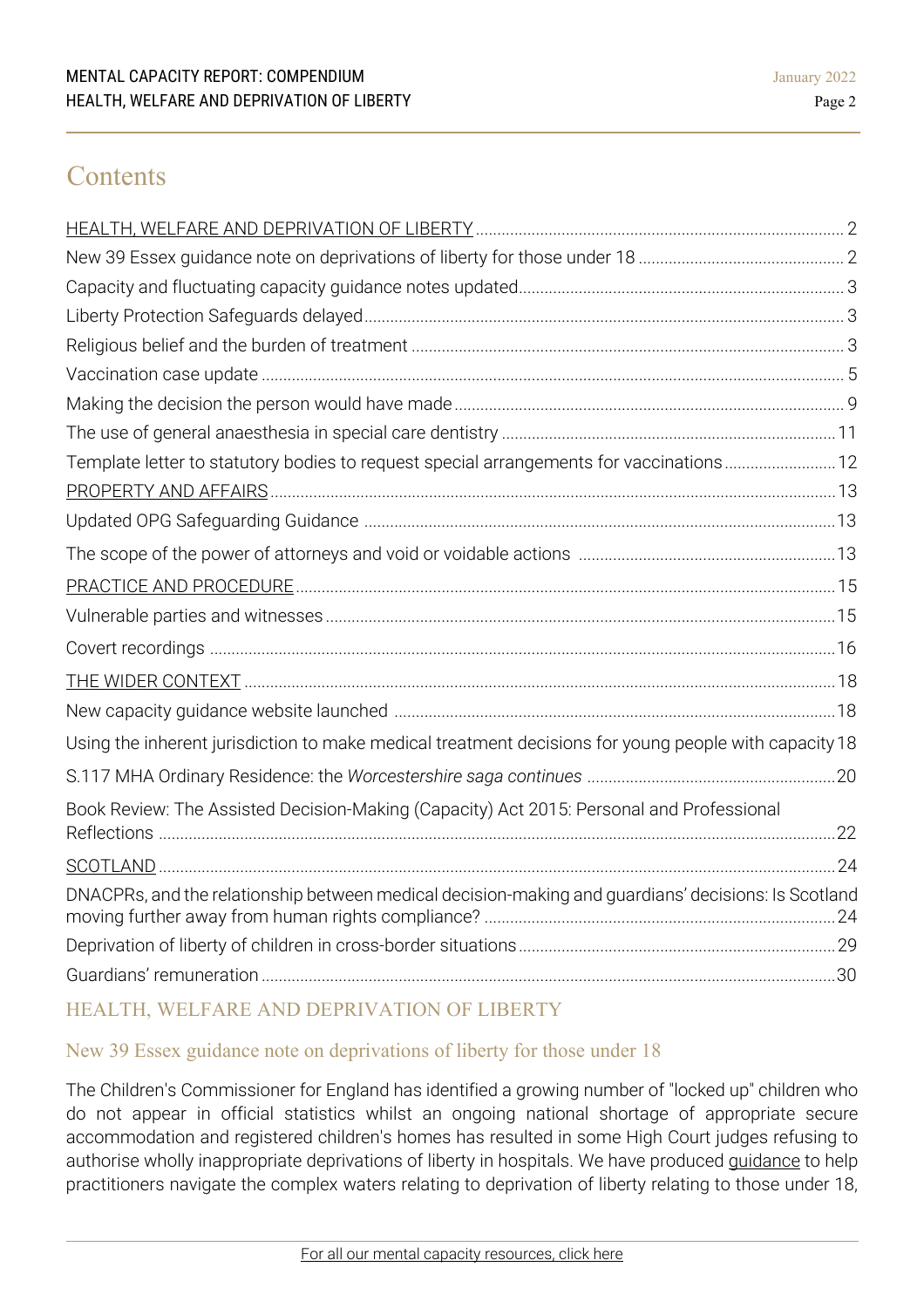complexity arising both from the substantive law (how does the concept of deprivation of liberty apply to those under 18?) and procedural law (how should deprivations of liberty be authorised?).

# Capacity and fluctuating capacity guidance notes updated

To take account of the decision of the Supreme Court in *JB*, and of other case-law developments over the past few months, we have updated both our *guidance note on [assessing](https://www.39essex.com/mental-capacity-guidance-note-assessment/) capacity* and our *[guidance](https://www.39essex.com/mental-capacity-guidance-note-assessment/)* note on [fluctuating](https://www.39essex.com/mental-capacity-guidance-note-assessment/) capacity.

# Liberty Protection Safeguards delayed to…

DHSC has [confirmed](https://www.gov.uk/government/publications/liberty-protection-safeguards-delay-to-implementation/letter-from-dhsc-to-liberty-protection-safeguards-lps-national-steering-group-members) that the Liberty Protection Safeguards (LPS) will not be implemented in April 2022. In a letter sent to LPS national steering group members, DHSC confirms that a 12-week consultation will be held on the draft regulations and Code of Practice for the Mental Capacity Act and the LPS. DHSC hopes to launch the consultation earlier this year. Plans to implement the LPS by April 2022 will thus not take place. The letter does not confirm a date either for the consultation to commence, or a new date for implementation of the LPS.

# Religious belief and the burden of treatment

# *Cambridge University Hospitals NHS Foundation Trust v AH* [2021] [EWCOP](https://www.bailii.org/ew/cases/EWCOP/2021/64.html) 64 (Theis J)

## *Best interests - medical treatment*

Theis J reconsidered the best interests of 56 year old Covid-19 patient AH for whom treating clinicians considered artificial ventilation was no longer in her best interests.

This was a rehearing of the case following a successful appeal. In a widely reported case in November last year [2021] [EWCA](https://www.bailii.org/ew/cases/EWCA/Civ/2021/1768.html) Civ 1768, the Court of Appeal allowed the appeal against the order of Hayden J that it was no longer in AH's best interests to receive ventilator support and treatment owing in large part to Hayden J conducting a judicial visit after which he observed *"I got the clear impression she wanted some peace, she showed me that she did".*

The Court of Appeal held [71-3] that this meeting and observation undermined the judge's reasoning on AH's best interests because a) he was not equipped to gain any insight into AH's wishes and feelings from his visit; and b) having conducted what became an evidence-gathering process, procedural fairness required that parties ought to have been given an opportunity to respond to his observations.

The case was subsequently remitted to the High Court for a hearing before Theis J. AH's treating clinicians continued to seek an order that it was no longer in her best interests to receive artificial ventilation; her four adult children and sister T vehemently opposed such an order.

Theis J summarized the background to the case [10]:

*In January 2021 AH developed a systemic inflammatory response syndrome ('SIRS'), a recognised complication of Covid-19, with hyperpyrexia and multi organ failure. AH required renal dialysis, ventilation and sedation. This caused devastating damage. The episode was described by the clinicians as a 'cytokine/autoimmune storm' and resulted in a number of profound and permanent*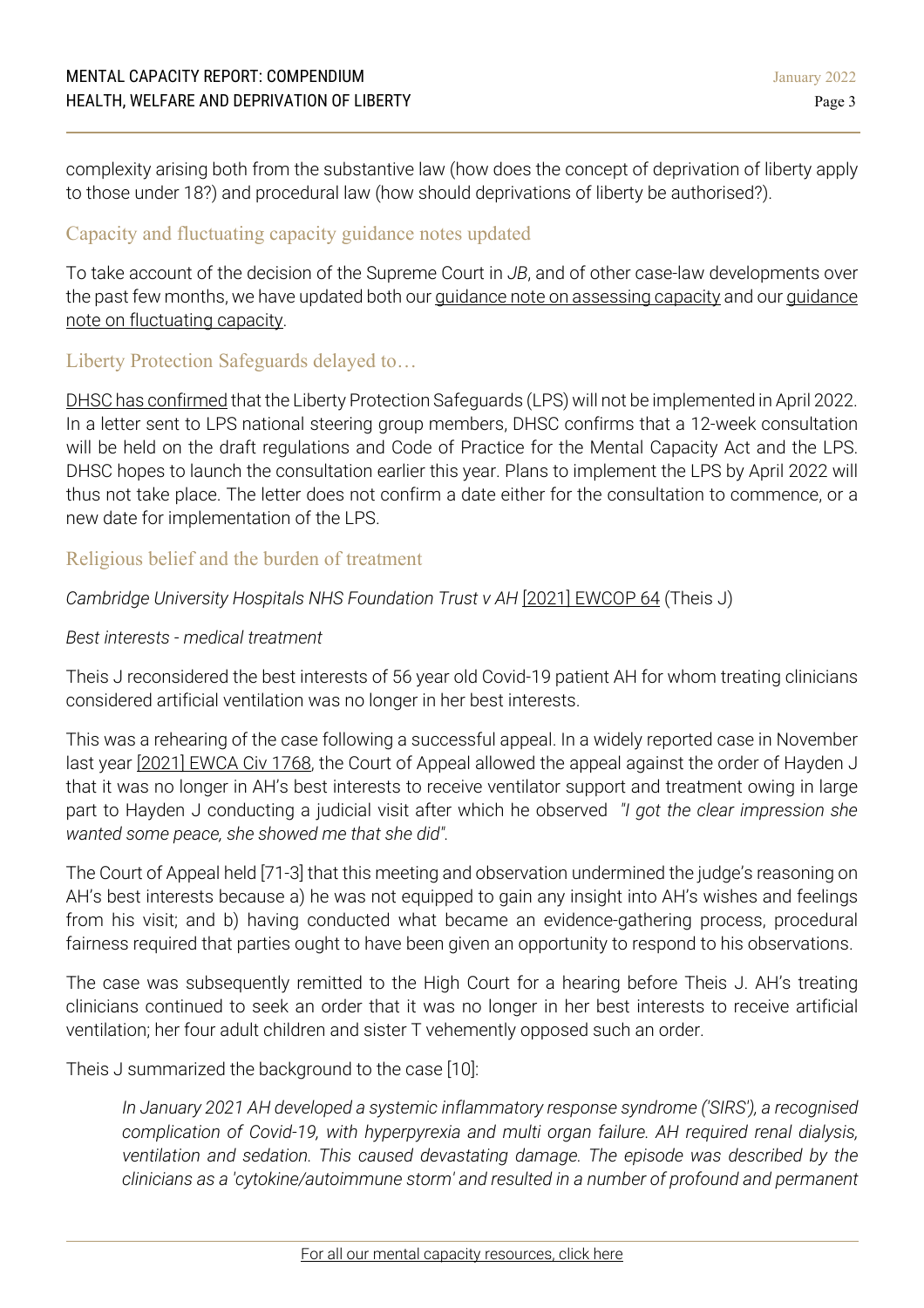*neurological and myopathic conditions, namely cerebral encephalopathy, brainstem encephalopathy, motor neuronopathy and necrotising myopathy. In lay terms, AH suffered extensive and devastating damage to her nerves, muscles and brain as a consequence she is paralysed from the neck down, is unable to speak, is tube fed, doubly incontinent and has been on mechanical ventilation since early January.*

By June 2021, AH's clinical team had noted a slight improvement which was also accompanied by a "visible and marked increase in her distress" [12] such that, following discussions with the Clinical Ethics Advisory Group, the balance of benefit was considered to swing against continued treatment.

While AH's family agreed that there would be no escalation of critical care support and no cardiopulmonary resuscitation, they did not agree to the total withdrawal of treatment, noting AH to demonstrate "occasional shafts of happiness" when seeing her family. The family's evidence was that, as a practising Muslim and devoted mother, AH would have wanted all treatment available to maintain her life.

Evidence from expert the consultant intensivist instructed on behalf of the Trust, Dr A , suggested to the court however that AH presented as "'obviously and almost continuously distressed' and that this is a 'ubiquitous feature of her clinical examination'" [17] His evidence was that AH was in 'MCS+,' 'a state of wakefulness with minimal awareness' albeit that Dr A considered that AH did not meet some of the definition of MCS+ which is where 'Patients show – some evidence of language processing/communication such as following simple commands, intelligible verbalisation or intentional communication, albeit still inconsistently' . The Prolonged Disorders of Consciousness Guidelines also refer to evidence of a feature of MCS+ as 'evidence of reasoning/problem solving (either verbal or non-verbal)'. Dr A stated in evidence that he had never seen this and considered it conceivable that AH's global neurology or neurological state was in fact less than had been believed and there is the risk that they may be erroneously attributing a higher level of function to her facial movements, which may simply be mimicry. He considered AH showed no ability to react spontaneously by smiling.

The evidence of Dr Danbury, the intensivist instructed by the Official Solicitor was that AH was in Terminal Decline of Consciousness and would inevitably remain ventilated for the rest of her life. He considered the process of her dying, if she remained in intensive care, "'will take months and will be progressively more distressing for her, her family and her carers'." [43] Theis J noted in her judgment:

46. In his sensitive oral evidence Dr Danbury said what is different now is that AH has spent more time on ICU, with the ability to assess her physical and cognitive function, which allows him to be *more certain about the long term prognosis. He considers the chance of her emerging into a conscious state is 'very small indeed', later saying it was less than 1%. He did not consider his position was impeded by not having visited AH, as he considered all the records were internally* consistent, whilst he was happy to see her he didn't believe his opinion would change. He had heard *S's oral evidence. He considered AH is likely to respond to familiar voices and people as her long* term memory is preserved, so he is 'not surprised' that she smiles more to family and they get the *best out of her. The family are looking for signs of improvement, he recognised the horrible position* the family are in but did not consider S's evidence was inconsistent with what is in the notes and *his view.*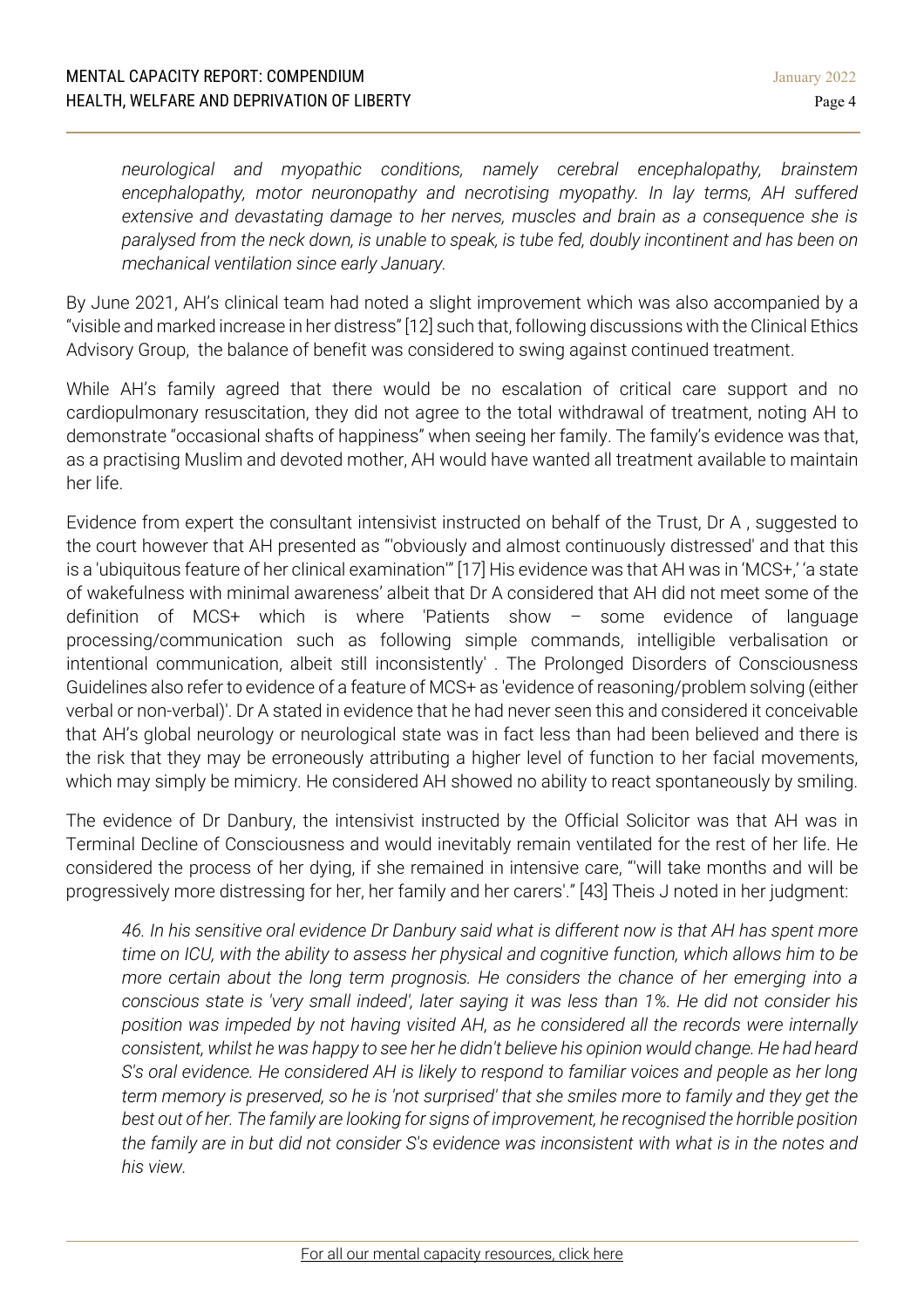Dr Danbury gave evidence not only on the likelihood – or inevitability – of AH dying in the ICU but also of the burden of treatment. He gave evidence to the court that those patients he had been able to speak to after periods in intensive care likened treatment such as suctioning (which AH was having to experience every 2-3 hours) to being like a "red hot poker" [48].

AH's family gave evidence that her religious beliefs as a practising Muslim meant she would not want mechanical ventilation withdrawn. [60]

Having heard all the evidence from a number of clinicians and family members, Theis J ultimately determined it was no longer in AH's best interests to continue to receive treatment. She held:

*93. Having considered the evidence as a whole and weighed the respective benefits and burdens of continuing treatment, including carefully weighing in the balance the strong presumption that it* is in AH's best interest to stay alive, which would accord with her religious beliefs and is something her family strongly wish to happen, I have reached the conclusion that the very real burdens in the *particular circumstances AH is in, with the prospect of no change and more probably a continued deterioration which may last many months of treatment, with the risk of an infection and dying away from her family, outweigh those very considerable benefits. If she is going to die her wishes are more likely to be that she would wish to do so with her family present.*

# Comment

The medical evidence in this case was very clearly pointing in one direction – that continued ventilation was no longer in AH's best interests. Nonetheless, it is ultimately what Theis J considers AH would have considered important that is held up as a determining factor in the judicial decision-making: part of the continued trend of judicial emphasis (rightly, we think) on P's likely decision-making, a concerted effort to stand in P's shoes, rather than a top-down consideration of what is "best" for P.

# Vaccination case update

*Royal Borough of [Greenwich](https://www.bailii.org/ew/cases/EWCOP/2021/65.html) v IOSK, NK and MOK* [2021] EWCOP [65](https://www.bailii.org/ew/cases/EWCOP/2021/65.html) (HHJ Hilder)

# *Best interests – medical treatment*

IOSK was 17 years old at the time of the decision, turning 18 the following month, and subject to a care order.

As part of wider welfare proceedings, the local authority applied for a decision that it was in IOSK's best interests to be vaccinated against Covid-19. His parents both opposed the application and both believed that IOSK had an adverse reaction to the MMR vaccine as a child. IOSK's mother was also concerned that if he had a negative reaction this would not be identified timeously, due to her wider concerns about the standard of his care; IOSK's father advanced a number of arguments in his written evidence but submissions by counsel on his behalf focused on the risk of adverse reactions.

The relationship between the parents and the local authority had become 'to put it mildly, very strained'. (paragraph 6) Perhaps as a result of this, the local authority made an application for special measures to be applied for the questioning of their witness: if IOSK's father was unrepresented, he would put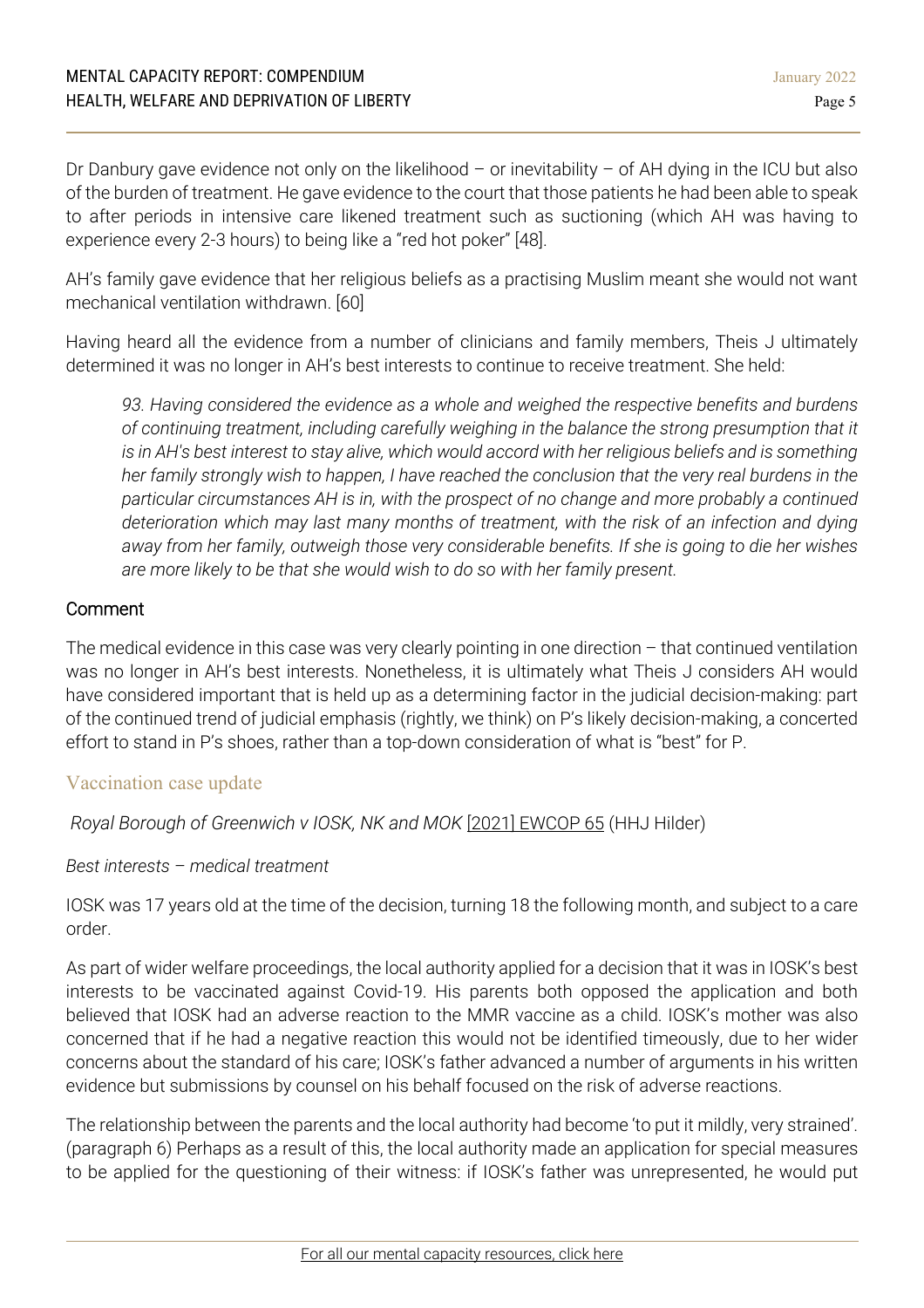questions in writing which would be put to the witness by the judge (he was ultimately represented by counsel).

HHJ Hilder held that vaccination was in IOSK's best interests. Although his parents' fears arising from their beliefs about the MMR vaccine were real, there is simply no scientific basis for such concerns. Given that IOSK was residing in a placement outside the parents' home, their concerns and the anxiety IOSK's being vaccinated would cause for them could have no effect on his welfare and accordingly could be accorded no weight (paragraph 34). The evidence did not support any view that IOSK was receiving inadequate care.

The evidence was that IOSK liked being outside and active, and enjoyed social contact on his own terms. The court was satisfied that vaccination was in IOSK's best interests and made an order approving a plan setting out how the vaccination was to occur, including IOSK having the opportunity to familiarize himself with the vaccination centre in advance.

The judgment also contains a helpful summary of the case law on vaccination in the context of the pandemic at [30]:

*I have been referred to a number of recent decisions about covid-19 vaccination:*

*a. Re H (A Child)(Parental Responsibility: vaccination) [2020] EWCA Civ 664 – in which the Court of* Appeal set out (at paragraphs  $43 - 54$ ) the history and ultimately the refutation of any credible link *between the MMR vaccine and autism, and concluded that "scientific evidence now clearly establishes that it is in the best interests of children to be vaccinated in accordance with Public Health England's guidance unless there is a specific contra-indication in an individual case" and* "the matter is not to be determined by the strength of parental views unless the view has a real *bearing on the child's welfare."*

*b. E v. London Borough of Hammersmith & Fulham & W [2021] EWCOP 7: where it was concluded* that vaccination was in the best interests of an 80 year old woman living in a care home, despite *the objections of her son.*

*c. SD v. Royal Borough of Kensington & Chelsea [2021] EWCOP 14: where it was stated (at* paragraph 33) that there is no presumption in favour of vaccination but "it is P's voice that needs *to be heard". On the facts of the matter, vaccination was in the best interests of P.*

d. NHS Tameside & Glossop v. CR & SR [2021] EWCOP 19: the father of a 31 year old man, clinically *vulnerable within JCVI terms, had concerns linked to fears around autism and the MMR vaccine, and P had had no vaccinations since. On the facts of the matter, vaccination was in the best interests of P, subject to the caveat that physical intervention to achieve vaccination was not authorised.*

*e. SS v. London Borough of Richmond upon Thames & South West London CCG [2021] EWCOP 31: an 86 year old care home resident, had refused the vaccine in the context of increasing resistance to medical intervention of any kind. On the facts of the matter, vaccination was not in the best interests of P.*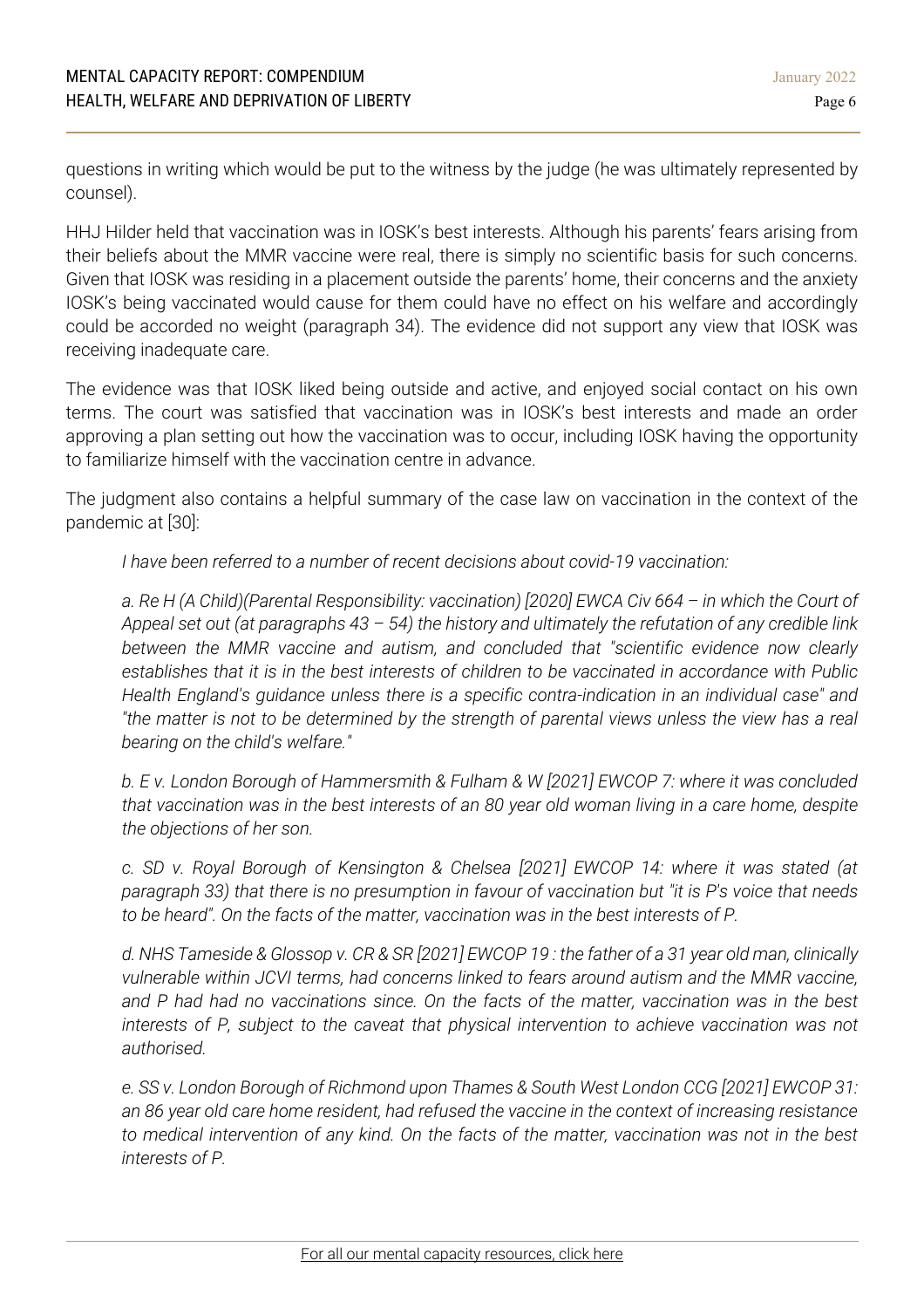f. A CCG v. AD & AC [2021] EWCOP 47: for a man in his 30s who had moderate learning disabilities, *Downs Syndrome and autism, was clinically overweight, and lived in supported accommodation, vaccination was in his best interests. Mild sedative could be used in advance of the vaccination procedure, but not physical restraint.*

*A CCG v DC, MC and AC* [2022] [EWCOP](https://www.bailii.org/ew/cases/EWCOP/2022/2.html) 2 (HHJ Burrows)[1](#page-6-0)

*Best interests – medical treatment*

## **Summary**

This case concerned a 20-year-old man in residential care who lacked capacity to decide whether to have the Covid-19 vaccinations and boosters. He was at high risk of serious consequences because of his respiratory condition and profound learning disability. His parents did not consider the vaccinations to be in his best interests. Although the dispute had been clear since February 2021, no best interests meeting was held until September and no court application made until December 2021:

6. It seems to me this is unacceptable. If, as the CCG contends, DC is a highly vulnerable person *for whom infection with COVID-19 could be extremely serious, then they have a duty to act speedily to protect him. Once it becomes clear there is a dispute between clinicians and the family on an urgent matter over important treatment of a mentally incapacitous adult, an application to the Court of Protection should be brought- and determined- with urgency." (emphasis added)*

Neither his parents nor his sister had been vaccinated against Covid. His father was concerned that the vaccines had not gone through the usual tests and may not be as safe and efficacious as the public had been led to believe. He was particularly worried about the risk of blood clots. But he was not an "antivaxxer"; rather, his reasons were explained and rationalised, unmotivated by conspiracy theories. As the court recognised, the usual trials had been truncated and licensing accelerated, albeit for very good reasons. His mother had been brought up in the Church of Scientology and was not opposed to vaccines *per se*. Instead, she was worried that this one might make her son ill and he would not recover; a view backed up by a rational analysis.

DC had never expressed any opinions or wishes from which the court could confidently predict what he would have decided. If he were a capacitous adult, there was every reason to believe that he would be as similarly independent in his thinking as his family:

56. I am quite sure that if DC were able to make decisions for himself, he would be influenced by *the approach taken by his father and mother: he would challenge the figures, he would investigate them, and he would have conversations with his parents about the data. He would likely be influenced by his sister.*

*57. That being said, a reasonable approach to such inquisitiveness would also take other factors into account. Firstly, that the vaccine is a response to an emergency, and therefore decisions have to be made before the level of understanding of risks/benefits is as full as might ideally be the* case. A decision not to have the vaccine is as much a decision to expose oneself to risk as is the

<span id="page-6-0"></span><sup>&</sup>lt;sup>1</sup> Nicola having been involved in this case, she has not contributed to this note.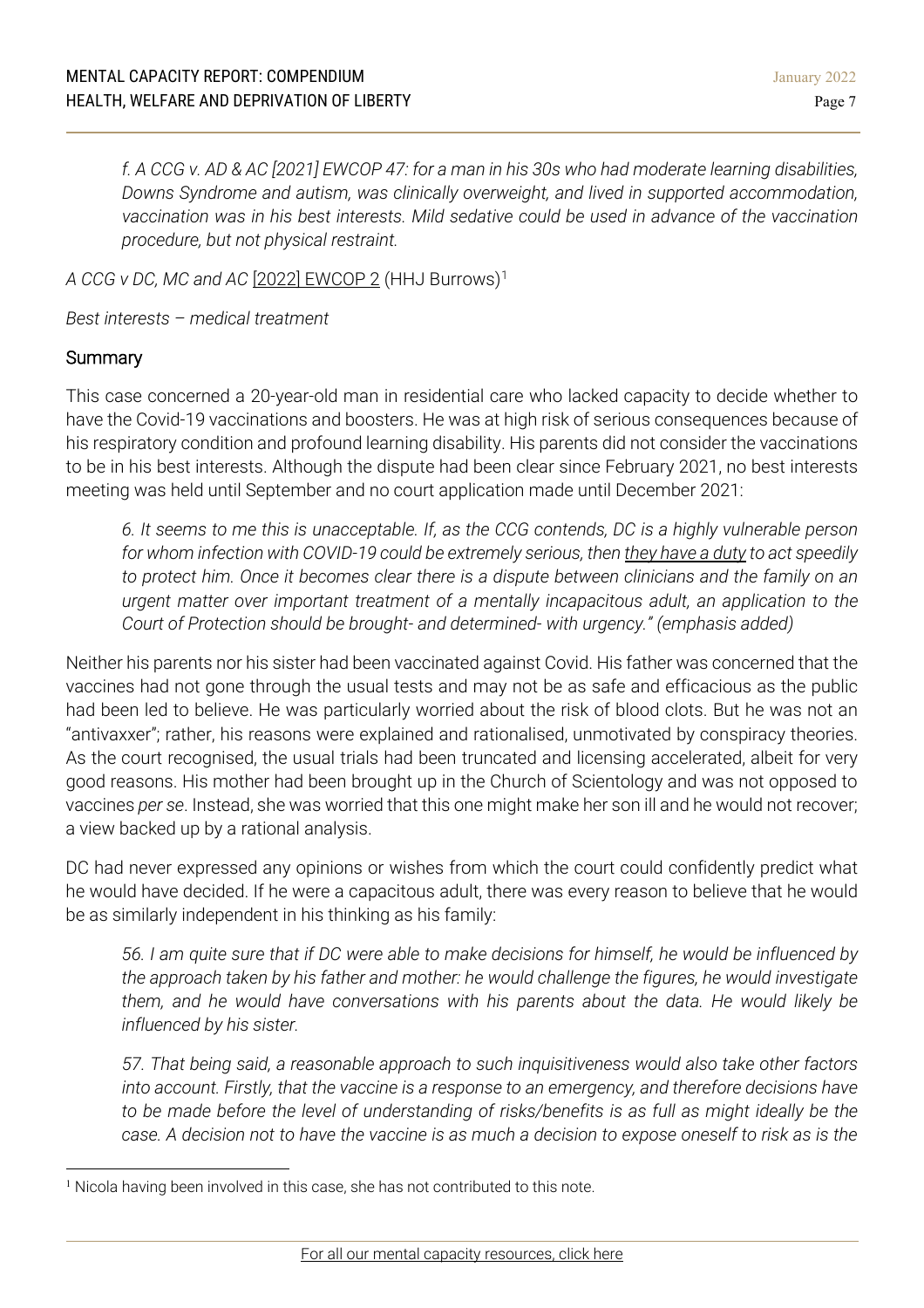decision to have the vaccine. If one criticism can be made of MC, it is that his overthinking means *that he is unable to act urgently, that he is perhaps somewhat paralysed by his own fixation on greater and greater information and drilling further and further down into an issue before he is able to make a decision. It could be argued that the coronavirus pandemic makes that a luxury he cannot afford. A decision has to be made if one is in a high risk category like DC.*

*58. Furthermore, having the vaccine is designed to slow the progress of the virus and to relieve pressure on healthcare services. To that extent the decision to have the vaccine is altruistic as well as selfish. A reasonable person with high risk is likely to be inclined to receive the vaccine for altruistic reasons.*

*59. Another important factor concerns DC's ability to leave his room and undertake activities. Risk assessments in respect of other people now include whether those having contact with them are or are not vaccinated. In other words, having the vaccine can open up the options available to* engage with other people. It is clear from the evidence from the care home that DC is alone in being *unvaccinated there. This has meant that he has been unable to attend outdoor events and has been required to isolate for up to 10 days after home visits.*

On balance, and though the court "hesitate[d] to go against DC's mother's instinct and his parents' analysis", HHJ Burrows held that it was in DC's best interests to be vaccinated and boosted:

62. I have to place DC at the centre of my decision-making. I am persuaded that without the vaccine he is at risk of COVID-19 causing him much greater harm than if he has it. He is at high risk. There *are risks associated with the vaccine, and these are not yet fully understood. However, I am satisfied on the basis of the CCG's evidence that those risks do not outweigh the advantages. The* main reason I will allow the application from the CCG is because I can see it having a positive effect on DC's enjoyment of life by allowing him to be more involved in the life of his care home and with his parents. If DC were able to make a decision for himself, I am satisfied that would be a magnetic *factor for him.*

However, this was subject to the following caveats at paragraph 63:

- *(1) The CCG will ensure that DC is reviewed after the vaccine is administered to identify any side effects. Any such side effects will be included in an ongoing risk/benefit analysis.*
- (2) MC's parents will be made aware of any findings and the state of the ongoing risk/benefit analysis.
- *(3) That analysis will be kept up to date and in line with NHS/JCVI advice.*
- *(4) No physical intervention in the form of restraint is authorised.*

#### Comment

We note that different statutory bodies brought these disputes before the court, and there does not appear to be a consensus as to where responsibility for making an application of this nature falls.

In the latter case, the court endorsed for the MCA the approach adopted in children cases, namely that it was "*very difficult to foresee a case in which a vaccination approved for use in children, including vaccinations against the coronavirus that causes COVID-19, would not be endorsed by the Court as being*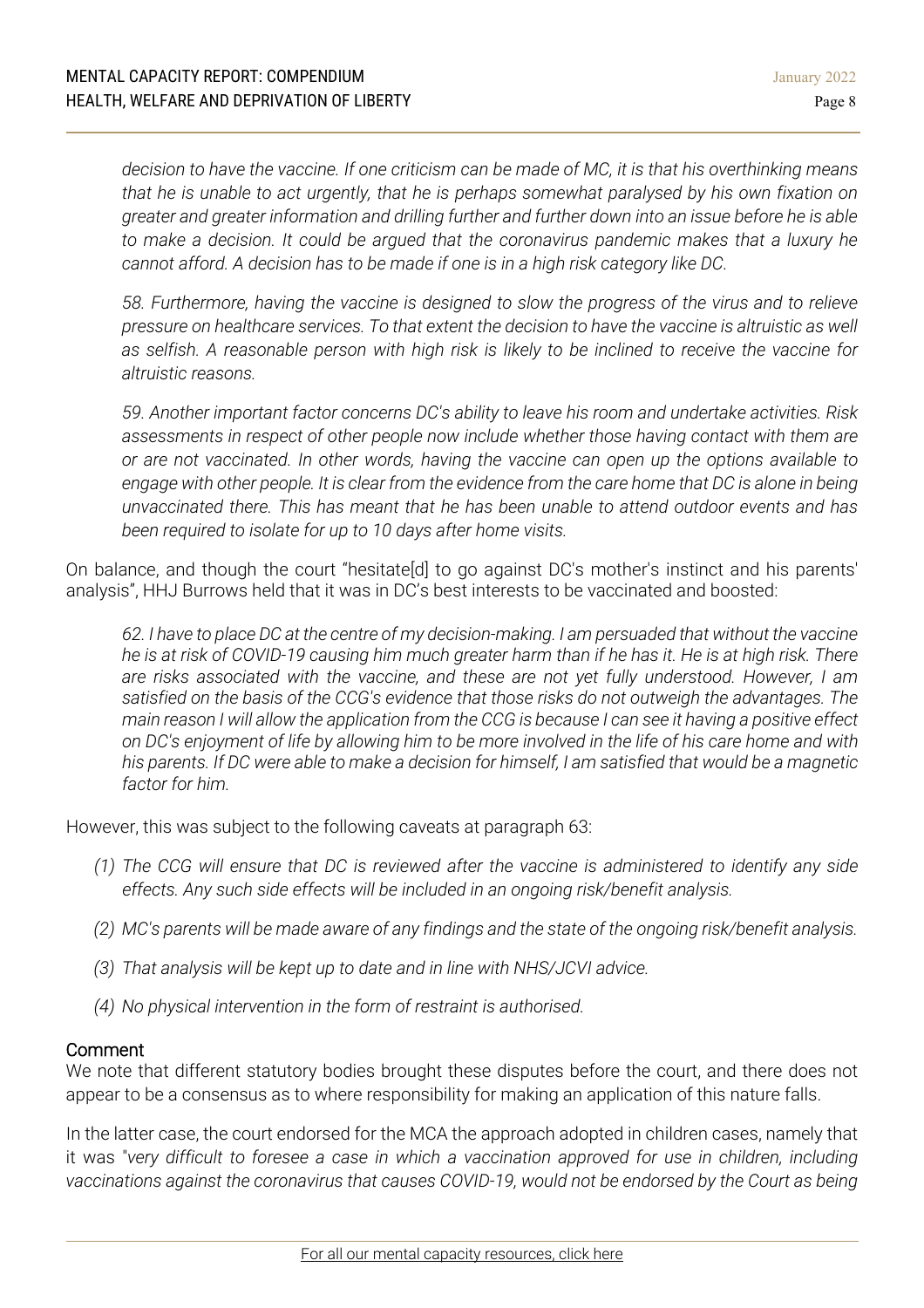*in the child's best interests absent a credible development in medical science or peer reviewed research evidence indicating significant concern for the efficacy and/or safety of the vaccine or a well evidenced medical contraindication specific to the subject child* (*M v H, and P & T [2020] EWFC 93)."* (paragraph 34) However, as is clear from the judgment, the subjective aim of trying to determine what P would have decided lies at the heart of this best interests decision.

# Making the decision the person would have made

*London Borough of X v MR, PD and AB* [2022] [EWCOP](https://www.bailii.org/ew/cases/EWCOP/2022/1.html) 1 (District Judge Eldergill)[2](#page-8-0)

*Best interests – residence - care*

## **Summary**

MR was an 86-year-old man with advanced dementia who, during the first Covid emergency in April 2020, was discharged from hospital to a secular nursing home where he remained with his wife. At that time, little or no consideration had been given to his wishes or to his religious and cultural needs. Some staff were not even told the couple were Jewish and had mistakenly fed them pork. Both challenged their respective DoLS authorisations, but his wife sadly passed away before the hearing.

He needed help with all activities of daily living, as well as a full body hoist to transfer, and his life expectancy was estimated to be between Spring 2022 and Spring 2024. The issue was whether it was in his best interests to remain or to move to a Jewish care home. With his life very much drawing to a close, "this case is about not just where and how he lives but where and how he dies, where he would wish *to live and die if he still had capacity, and what he wishes for himself now*" (paragraph 23). MR was settled, content, and had developed a rapport with staff who had taken some steps to try to accommodate his religious and cultural needs:

*"81… Food is now specially prepared for him, to cater for his dietary requirements … Furthermore,* it is recorded that ... staff play Jewish movies and music for him on a daily basis. However, at the time of the hearing it was disturbing that no Rabbi had been involved or visited MR, more than 18 months after he arrived there. It is also disappointing that his support worker said that it would not *normally be for the nursing home to arrange for a Rabbi to attend, and that it would be the responsibility of the family to make such arrangements … There appears to have been no attempt* by anyone to try to arrange a visit to his synagogue, no one visiting from an organisation such as *Jewish Visiting and, as far as I can tell, no organised attempt to celebrate or mark festival days with MR other than on one occasion … Article 9 [ECHR] surely requires more than this.*

82. On the balance of the evidence, I find that before the hearing on 1 December 2021 the local *authority and the care home took insufficient steps to arrange and deliver a care plan which provided sufficiently for MR's religious and cultural needs. If MR were to remain at CC Nursing Home, it would be necessary to add a condition to the standard authorisation which requires the managing authority (care home) and supervisory body (local authority) to arrange visits by a Rabbi*

<span id="page-8-0"></span><sup>2</sup> Nicola having been involved this application, she has not contributed to this note.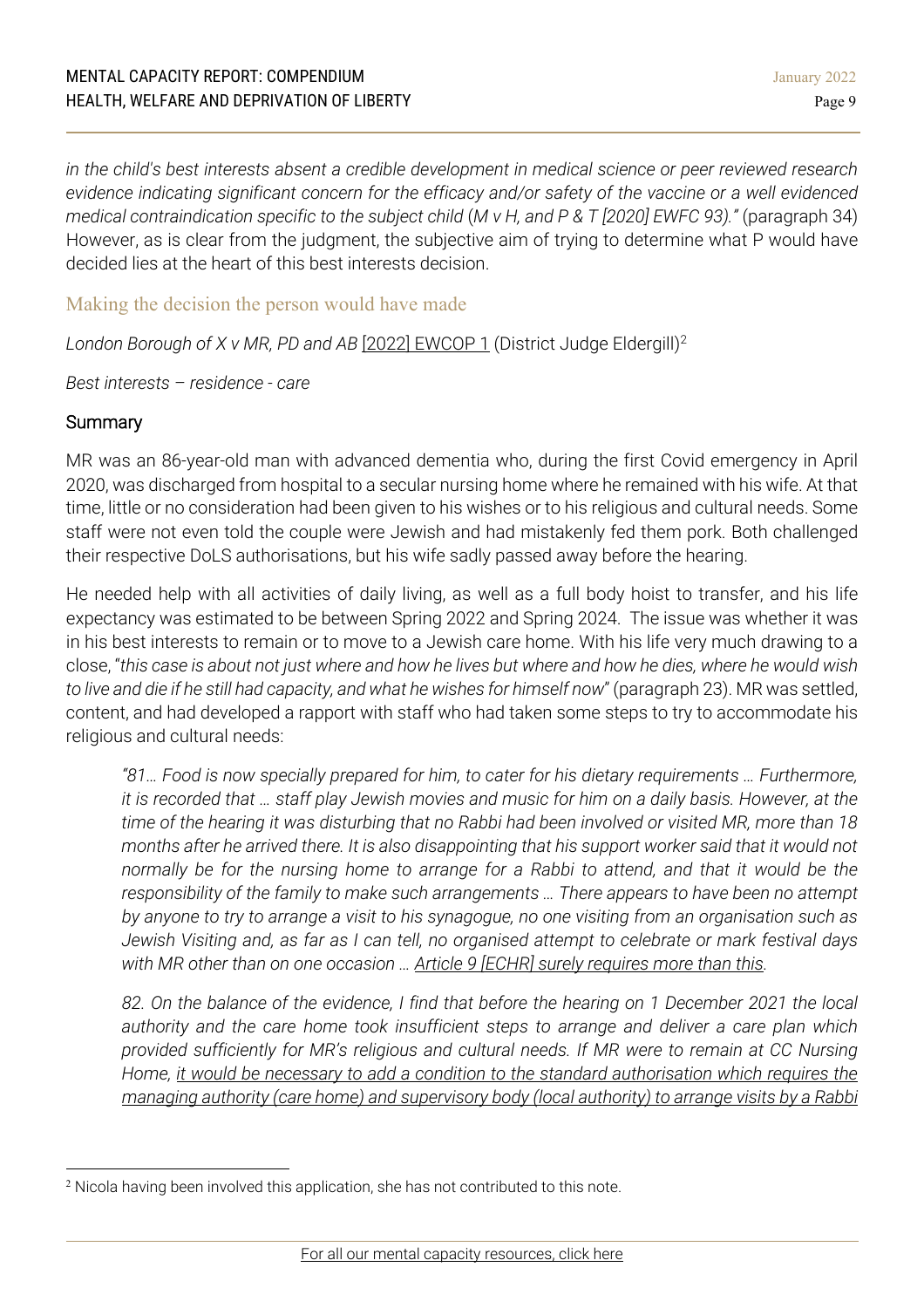## *and a weekly care plan that takes more account of his cultural and religious needs."* (emphasis added)

The main factors in favour of staying put were his contentment, the high risk of adverse events of relocation (including a higher risk of mortality, although he could die soon even if he remained), and his loss of a sense of familiarity, environment and routine. But the secular nursing home could never be able to fulfil religious and cultural needs in the same way as a Jewish care home. The fundamental question, therefore, was

*what are MR's religious and cultural needs, and how important is Jewish religious and community life to him? Furthermore, how important were these things to him when he had capacity and what he would be likely to want now if he still had capacity?* [84]

DJ Eldergill had uncontradicted evidence that Jewish law "*imposes obligations only upon those who enjoy full mental capacity*" which, owing to the stage of his illness, would no longer be expected of MR (paragraph 85). But such logic and compassion did not mean religious and cultural practices were irrelevant to him:

*86 … Unless they now express contrary wishes, or there are other overriding considerations, where possible one must seek to enable them to live their remaining days in a way consistent with those wishes, beliefs and values. The Mental Capacity Act 2005 is an enabling Act designed to help,* where practicable, those without capacity to live the life they wish or would wish to live if they still *had capacity.*

Before her death, MR could no longer recognise his wife as they sat separately in the lounge, and he showed no interest when staff played Jewish movies and music for him every day. But in a heartwrenching moment, he recalled and repeated information memorised long ago as he sang Jewish hymns with the Rabbi who visited. They had kindled something deep down (paragraph 97). He was a devoted and committed member of his synagogue who always sought connection with the Jewish community and felt the necessity to connect to his Jewish roots. On a fine balance, it was in his best interests to move as soon as practicable:

99. Having undertaken this balancing exercise as best I can, I have concluded that it is in MR's best interests to move to T Care Home as soon as practicable. Even if he were to remain at CC Nursing Home, he may have only months left to live. In my opinion, it is likely that he will benefit from the *familiar religious and communal activities at T Care Home, although he would be unable to put into words why it pleases him. This gives him the best opportunity to enjoy or gain satisfaction from* what life is left to him and the likely benefits outweigh the likely risks. I agree with AB and his sister *that it is likely he will feel a comforting sense of familiarity and reassurance from seeing and hearing religious and cultural practices and traditions such as Friday night candles, making Kiddish, Friday night dinners, the singing of Jewish songs and a care home wide celebration of Jewish Sabbath, holy days and festivals (D82).*

100. A move to a Jewish care home is also in keeping with the fact that MR was a devoted and *committed Jew, and the importance of his Jewish community to him. The evidence for this finding* is set out above, in particular at paragraph 88. On the balance of the evidence, I believe that this is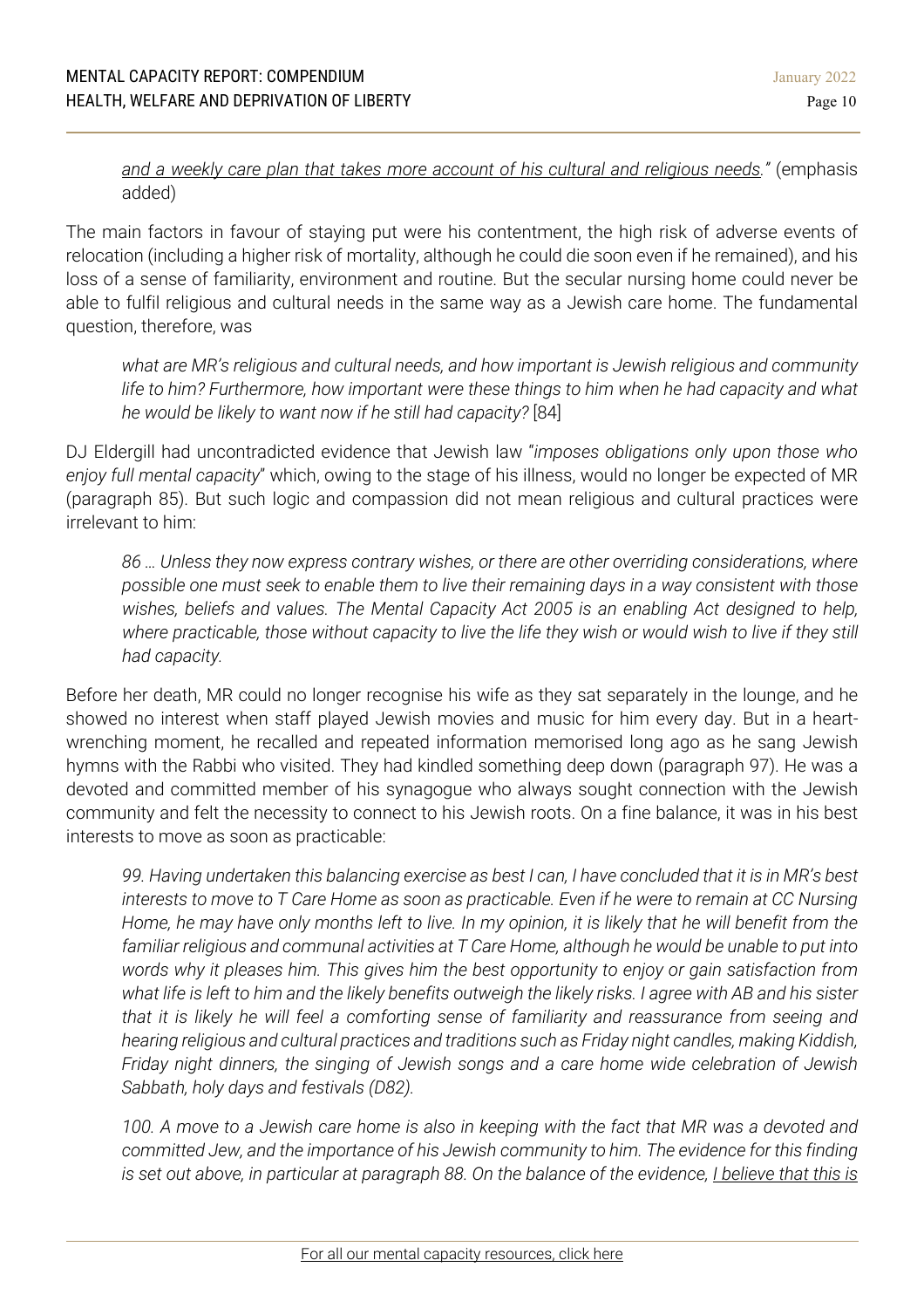the decision he would make for himself if he still had capacity to decide. I find that when MR had capacity he and his wife envisaged spending their last days living and dying in a Jewish care facility. and that this wish was consistent with their beliefs and values. Sadly, Mrs R's wish was not carried *into effect before she died.*

*101. In summary, it is very unfortunate that MR was not discharged from hospital to a Jewish care home in April 2020. Before his illness advanced, he was a devoted and committed Jew who always sought connection with the Jewish community. I find that he intended to live in a Jewish care home* should he no longer be able to live at home. His wishes, beliefs and values when he had capacity  $-$  who he was, how he chose to live his life, what he valued  $-$  align with a move to a Jewish care *home. Because those wishes, beliefs and values were life-long, I find that it is likely that, notwithstanding the risks, he would now wish to move to a Jewish care home if he still had capacity, so as to live out what little time remains to him within such a community.* (emphasis added)

## Comment

Reminiscent of his decision on behalf of *[Manuela](https://www.39essex.com/cop_cases/westminster-city-council-v-manuela-sykes/) Sykes,* DJ Eldergill has once again illustrated the aim of best interests decision-making: to try to reach the decision that the person would have made for themselves if they still had capacity to make it. The depth of his factual analysis and thought reflects the scale of the challenge, particularly in the pursuit of MR's values and beliefs. Whilst past and present wishes and feelings are often more easily ascertained, identifying the values and beliefs of someone with advanced dementia is no mean feat. Particularly striking is that arguably MR's current preferences were to remain, but his will and past preferences would be to move. And that tension was amidst his rights under Articles 9, 8, 5, and 2 ECHR. The decision is therefore a good example of how respecting "*rights, will and preference*s" in Article 12 CRPD terms can involve a delicate balancing exercise when they do not all point in one direction.

# The use of general anaesthesia in special care dentistry

The British Society for Disability and Oral Health has released a clinical [guideline](https://onlinelibrary.wiley.com/doi/10.1111/scd.12652?af=R) making recommendations for the team involved in providing dental general anaesthetic for adults within special care dental services. These medical guidelines may be of relevance to practitioners seeking to assist family members or carers in obtaining dental treatment for adults without capacity to consent to treatment who would not be able to tolerate standard dental interventions without being sedated. They provide detailed guidance on medical and other factors to be considered when referring a patient for dental treatment under general anaesthetic, and identify other medical procedures that could potentially be carried out at the same time, to the benefit of the patient, including eye examinations, gynaecological procedures, audiology examinations and even toenail cutting. The guidelines should be considered in any case before the Court of Protection concerning dental treatment, and may also be indirectly of interest in any case where a general anaesthetic is proposed to enable a medical procedure to be carried out that would ordinarily not require the patient to be sedated.

# Template letter to statutory bodies to request special arrangements for vaccinations

We have produced a [template](https://rookirwinsweeney.co.uk/vaccination-for-people-who-need-special-arrangements/) letter (hosted by Rook Irwin Sweeney) to assist in requesting special arrangements for administering a vaccine for those who may need them. The letter highlights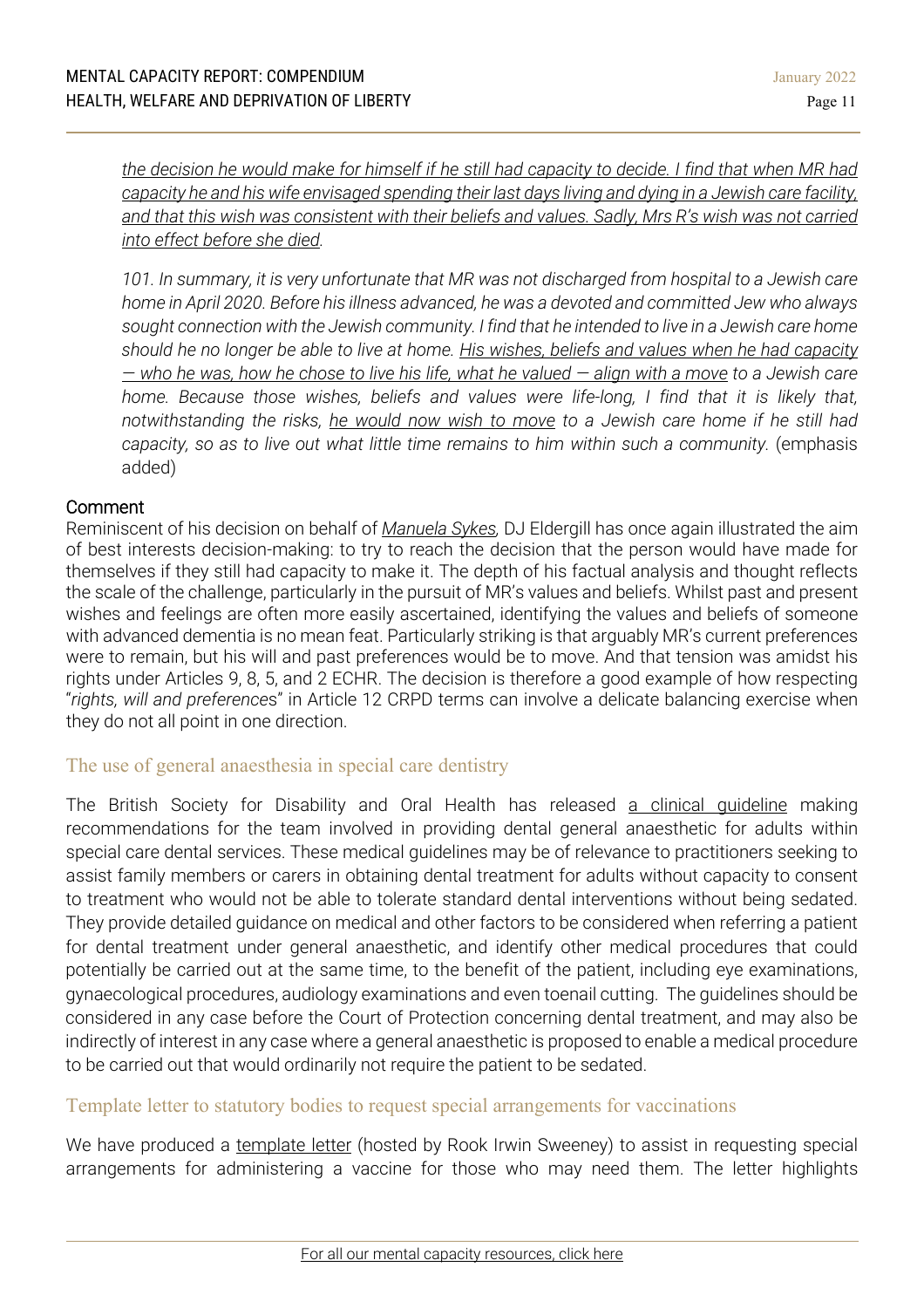obligations under the Equality Act to make reasonable adjustments for people with disabilities, and prompts decision-makers to consider plans to accommodate the person's needs.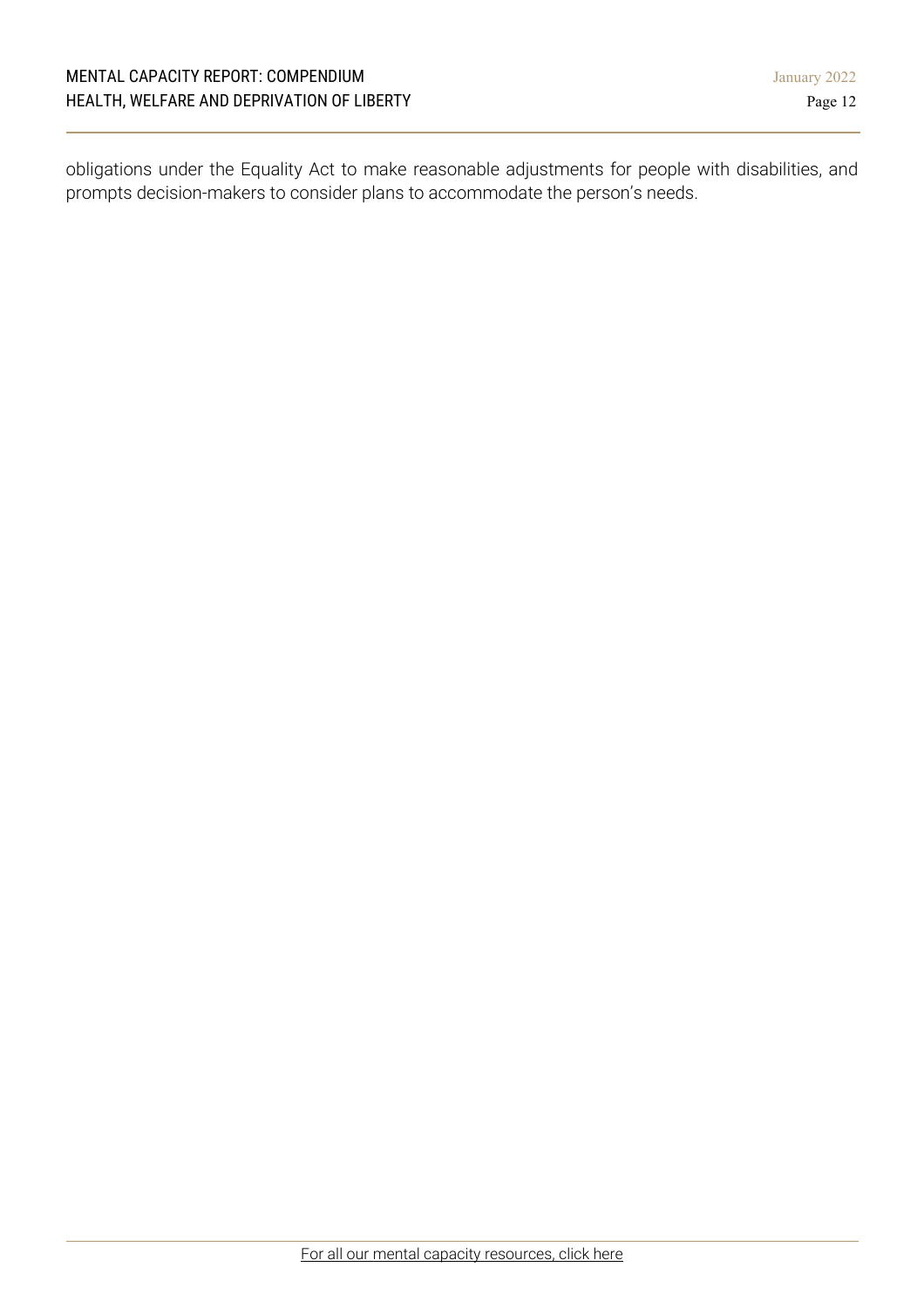## <span id="page-12-0"></span>PROPERTY AND AFFAIRS

## Updated OPG Safeguarding Guidance

The OPG has updated its [safeguarding](https://www.gov.uk/government/publications/safeguarding-policy-protecting-vulnerable-adults/sd8-opgs-safeguarding-policy) policy, which sets out the steps it will take to safeguard people who have deputies or attorneys, or who have been the subject of one-off orders by the Court of Protection. The policy refers to such people as clients, and as 'children or adults at risk' rather than the previous terminology of 'vulnerable adults'. It defines categories of abuse – physical, domestic, sexual, psychological, financial or material, modern slavery, discrimination and harassment, organisational abuse, neglect, and self-neglect. There is a useful list of 'red flags' that might show financial abuse is taking place, and other factors which are known to increase the chance of abuse, including the client being aged over 75 and female. The policy explains when the OPG has no statutory role and cannot investigate suspected abuse, and how it will refer concerns to other agencies.

## The scope of the power of attorneys and void or voidable actions

*Chandler v Lombardi* [2022] [EWHC](https://www.bailii.org/ew/cases/EWHC/Ch/2022/22.html) 22 (Ch) (Jason Beer QC (sitting as a Deputy High Court Judge))

*Other proceedings – chancery*

#### **Summary**

This case concerned a family dispute about the transfer of a property. Prior to her death, a property owned solely by Ms Chandler was transferred into the joint names of Ms Chandler and the defendant, Ms Lombardi (Ms Chandler's daughter) by Ms Lombardi acting in

her role as attorney for financial affairs. Ms Chandler's son and executor of her estate challenged the transfer. There had been a range of discussions between Ms Chandler and solicitors about appointing Ms Lombardi as her attorney under an LPA, amending her will to leave the property to Ms Lombardi rather than to all four of Ms Chandler's children, and transferring the property into the joint names of Ms Chandler and Ms Lombardi. LPAs for finances and health and welfare were registered, without Mr Chandler being consulted. Ms Chandler was subsequently diagnosed with dementia in addition to longstanding mental health problems.

Mr Chandler and Ms Lombardi were subsequently in dispute about Mrs Chandler's best interests and where she should reside and be cared for. The court held that Ms Lombardi had not had authority to transfer the property into joint names, as she had not sought permission from the Court of Protection to do so, despite it constituting a gift that fell outside s.12(2) MCA 2005. The next question therefore was whether the transfer was void, or voidable – a difference that mattered, since it affected whether the land register could be altered. The court held that the transfer was void and that the register should be rectified.

The court summarised the duties of an attorney in this situation and emphasised that a lack of knowledge of the need to seek the court's permission to make a gift of this nature was not an adequate defence: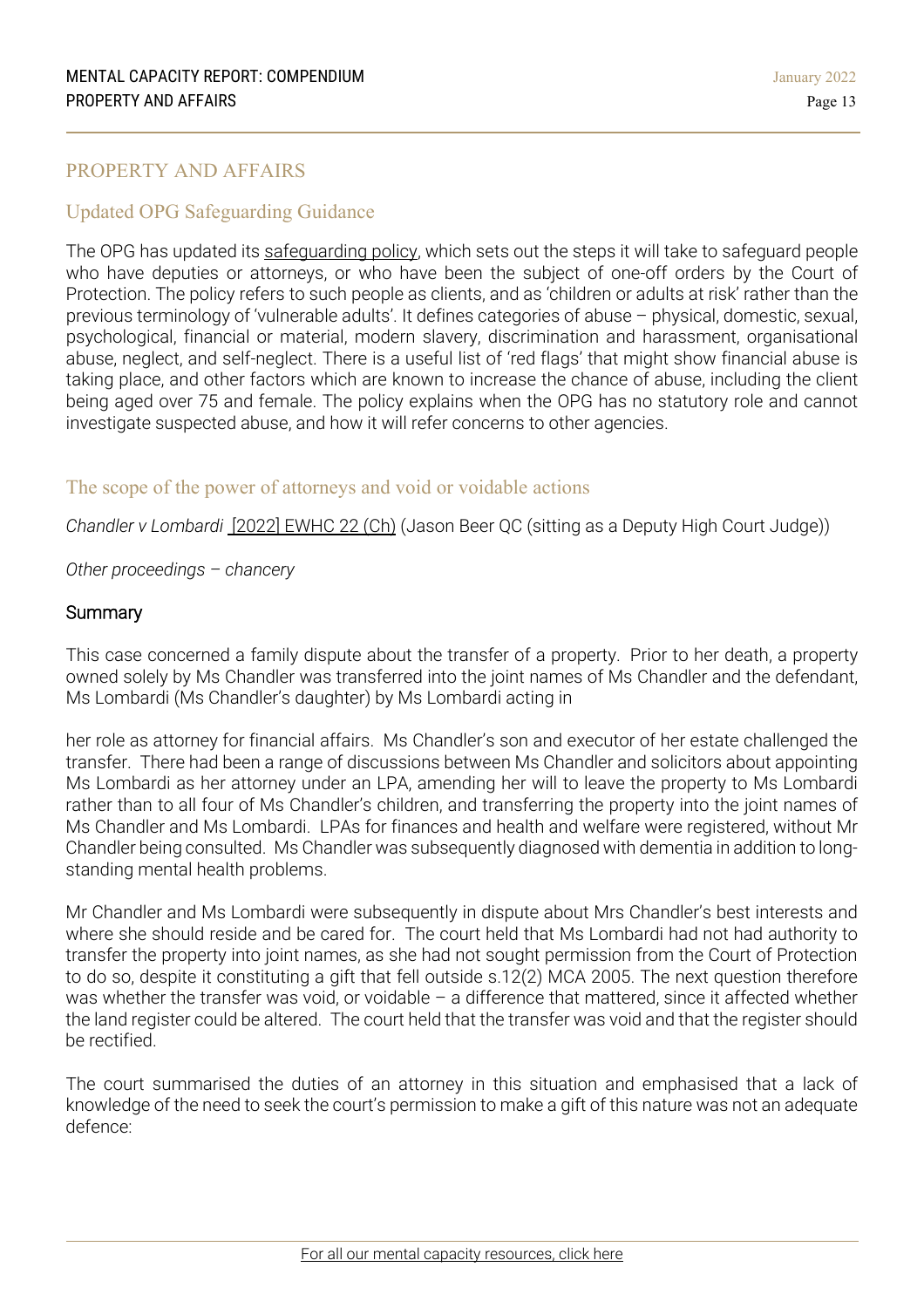The duties of an attorney under an LPA in respect of property and financial affairs are very clear. *They are set out in the Mental Capacity Act 2005 and the Mental Capacity Act Code of Practice.* They include the prohibition on gifts in s12 of the 2005 Act. When she signed the LPA in respect of *property and financial affairs on 20th October 2016, Ms Lombardi signed an acknowledgement that stated inter alia "By signing this section I understand and confirm the following…I have a duty to act based on the principles of the Mental Capacity Act 2005 and have regard to the Mental Capacity Act Code of Practice". Whilst I accept that Ms Lombardi did not know about (and was not advised* as to) the need to seek authorisation from the Court of Protection in respect of a gift such as this, that does not mean that she was acting with care. Indeed, quite the opposite: this was a gift very *significantly in excess of that permitted by s12 of the 2005; it was made without consideration; if effective, it would have had the effect of substantially affecting the extent of Concetta's estate in* the event of her death; and, in the light of the circumstances of the last two years of Concetta's life, *it was a controversial and contentious step for Ms Lombardi to have taken (and, in my judgment,* known by her to be such a step). For all of these reasons, Ms Lombardi should have taken steps to inform herself of the true position in law, whether by taking specific legal advice on the issue *(which on the evidence she did not do), or otherwise. (paragraph 49)*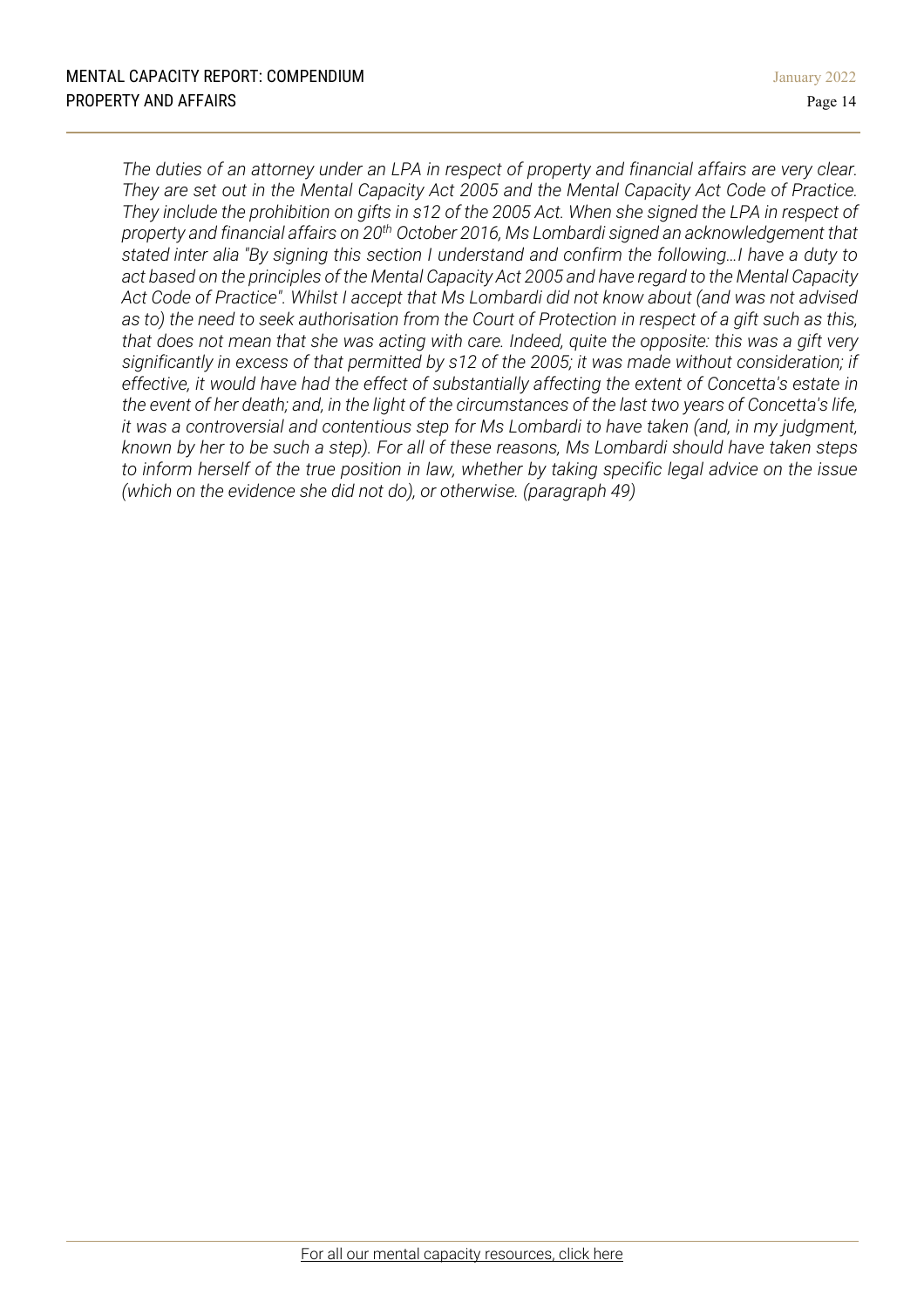## <span id="page-14-0"></span>PRACTICE AND PROCEDURE

#### Vulnerable parties and witnesses

*S (Vulnerable Party: Fairness of Proceedings)* [2022] [EWCA](https://www.bailii.org/ew/cases/EWCA/Civ/2022/8.html) Civ 8 (Court of Appeal (Baker LJ, Whipple LJ and Francis J)

*Practice and Procedure – other*

## **Summary**

The Court of Appeal considered how to handle vulnerable witnesses in the Family Courts and the need to proactively identify vulnerable witnesses.

The case concerned care proceedings relating to a child, S. The main issue in proceedings related to injuries sustained by another child (J) while in the care of S's parents. The judge hearing the case at first instance concluded that J's injuries were partly accidental and partly inflicted by his own mother, A. A had assessed in separate proceedings relating to her own child, J. A had been able to give instructions, and due to the pandemic her legal team had not met her face to face until the appeal hearing.

A (who was an intervenor in the case) appealed.

Permission to appeal was allowed to be brought on a ground of procedural unfairness. She argued that the court had made findings against her which exceeded those sought in the schedule, without any reason for doing so. She argued that she 'has had significant findings made against her in proceedings not related to the welfare of her child and in which no relevant social worker evidence was produced.' (paragraph 20) A further argued that court had not taken account of her cognitive difficulties, and had not considered adjustments which might be required to ensure her participation (which may have been assisted by the use of an intermediary).

The Court of Appeal recorded that it was confident A had been treated fairly in the context of what had been known about her needs at the time. However, the later evidence made clear that she did have cognitive difficulties and there was a significant possibility that this would have affected the judge's view of the quality of her evidence.

The Court of Appeal set out the requirements of Part 3A of the Family Procedure Rules, which require the court to consider whether a party's participation in proceedings is likely to be diminished by reason of giving evidence, and if so to consider whether to make 'participation directions'. Participation directions are defined as being either 'a general case management direction for the purpose of assisting a witness or party to give evidence or participate in proceedings' or one of a range of measures set out in r3A.8. These include in particular providing for the witness or party to have the assistance of an intermediary.

The Court of Appeal set out at paragraph 39 the duties of the court, the parties and their representatives to identify vulnerable parties or witnesses in a case:

It is equally clear that the duty to identify any party or witness who is a vulnerable person, and to *assist the court to ensure that each party or witness can participate in proceedings without the*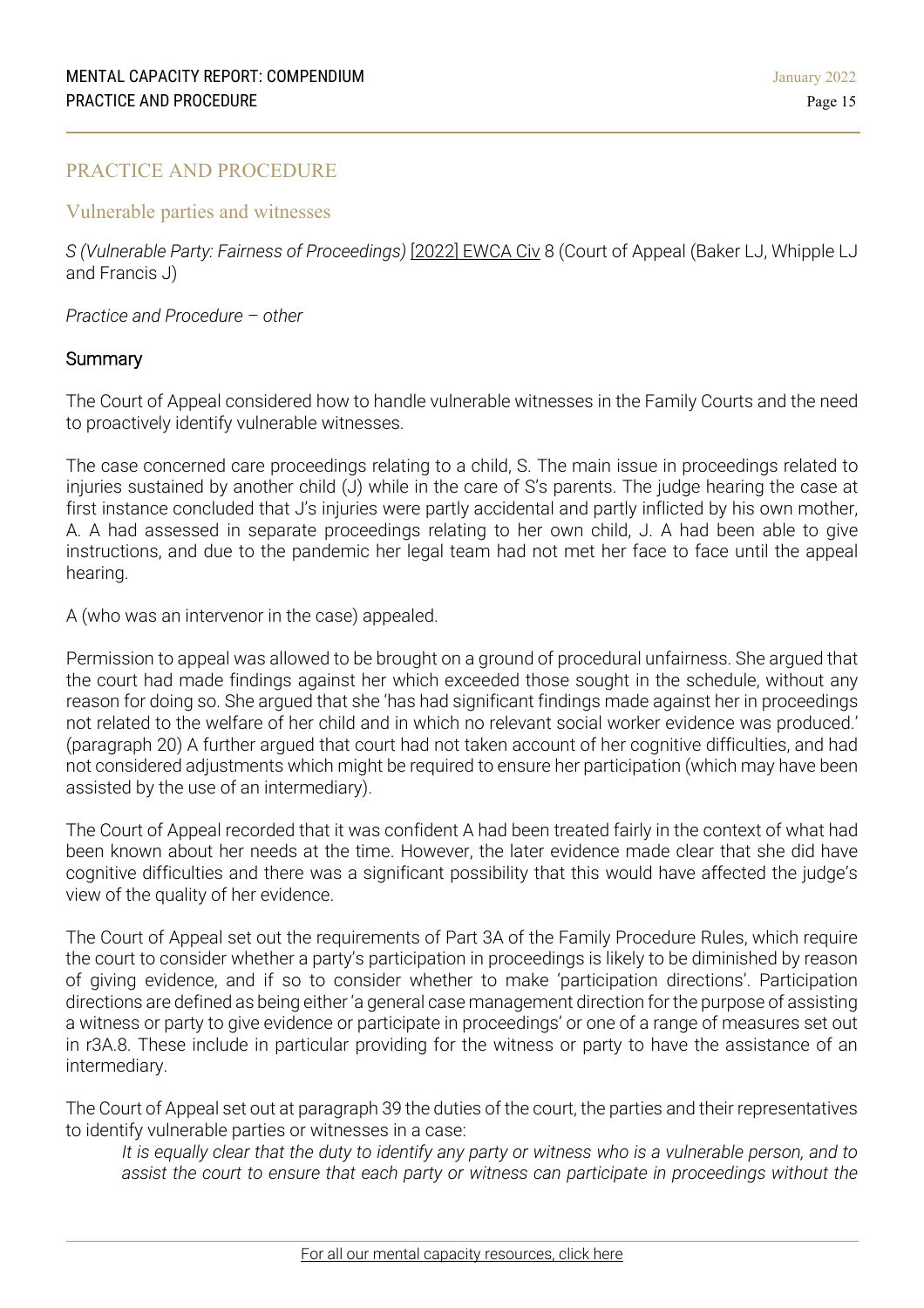*quality of their evidence being diminished, extends to all parties to the proceedings and their representatives. It will almost invariably be one of the parties or their representatives, rather than* the court, who first identifies that a party or witness is or may be vulnerable. We consider that good *practice requires the parties' representatives actively to address the question of whether a party is vulnerable at the outset of care proceedings. Indeed, as social workers will as a matter of course* be looking for vulnerabilities in families as part of their practice, it is to be hoped that this issue will *be identified before care proceedings are started. We recognise, however, that it is often not easy to identify vulnerabilities and that professionals dealing with urgent and difficult situations in families will have to contend with a large number of issues. For that reason, we consider that, to comply with the obligation under rule 3A.9, the judge conducting the case management hearing at the start of care proceedings should as a matter of course investigate whether there are, or may* be, issues engaging Part 3A of the rules and that the parties' advocates should as far as practicable *be in a position to respond. Furthermore, rule 3A.9 stipulates that the court's duty continues to the* end of the proceedings. There will therefore be other points at which the court may have to address *the issue – for example, where another party is joined to the proceedings.*

The Court of Appeal stressed [42] that a failure to comply with these provisions will not invariably lead to a successful appeal: the question in each question will be whether there has been a serious procedural irregularity, and if so, whether as a result the decision was unjust. On the facts however this was such a case.

# Comment

The comments at [39] of the judgment on the steps which should be taken to identify any vulnerable witnesses, and what should happen once such identification is made, make interesting reading for COP practitioners. Parties other than P may well have their own vulnerabilities, and the observation of the Court of Appeal that good practice requires not only that parties' representatives actively address the question at the outset of proceedings but also that the judge conducting the case consider the matter is surely pertinent notwithstanding the lack of equivalent provision in the COP Rules.

Although the COP Rules do not provide for some of the measures identified in r3A.8 (the use of intermediaries, for one), a number of measures to assist vulnerable parties can be made in exercise of the court's general case management powers – see for an example the decision of HHJ Hilder in *Re IOSK*, a recent vaccination case reported elsewhere in this newsletter.

It should also be noted that the COP Rules provide that in any case not expressly provided for under the Rules, the court may apply either the Civil Procedure Rules or the Family Procedure Rules with any necessary modifications, in so far as necessary to achieve the overriding objective (COPR 2017 r2.5). In an appropriate case, the court may consider the provisions in both other sets of rules dealing with the participation of vulnerable individuals.

# Covert recordings

*Re Children (Private Law: Covert Recordings: [Adjournment](https://www.bailii.org/cgi-bin/format.cgi?doc=/ew/cases/EWFC/OJ/2021/B82.html) of Final Hearing)* [2021] EWFC [B82](https://www.bailii.org/cgi-bin/format.cgi?doc=/ew/cases/EWFC/OJ/2021/B82.html) (Recorder Briggs)

*Practice and Procedure - other*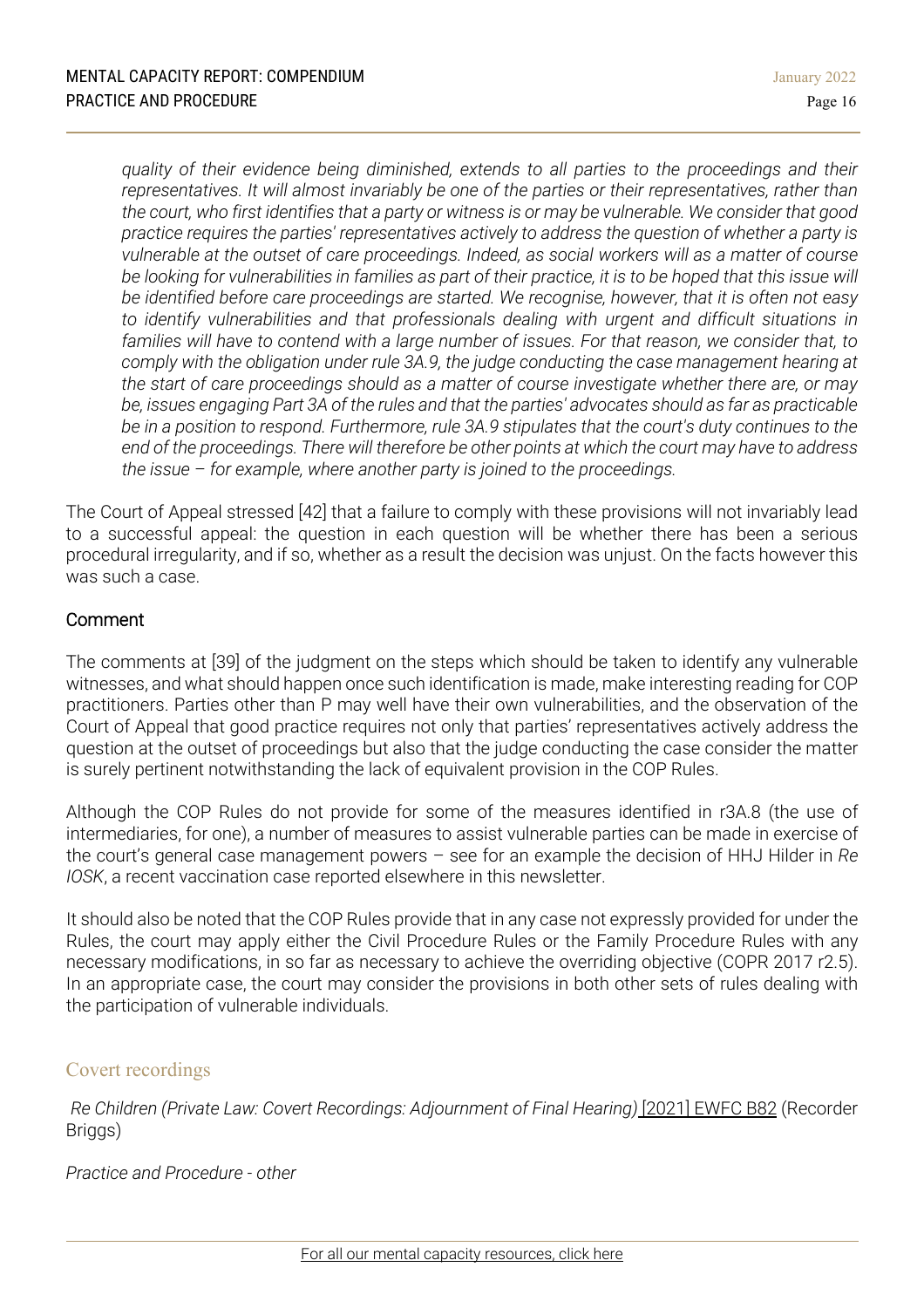## **Summary**

The family court had to decide whether transcripts of covert recordings made by one party (the mother) of conversations between her and the father (also a party to the proceedings), could be relied on at a final hearing.

These transcripts had been filed and served by the mother some months before the hearing with no objection being raised by the father. They had also been placed into the trial bundle, again with no objection by the father. However in the father's position statement filed for the final hearing, he asserted that permission ought to have been sought by the mother to rely on the transcripts. He asked the Court not to admit the transcripts into evidence.

The argument in support of the application that the evidence should not be admitted, was that while there was no rule of court that requires a litigant to seek permission to adduce such evidence 'best practice' was that such applications be made.

During the hearing of the application, it became clear that the transcripts were taken from longer recordings, and that the mother had another hundred or so covert recordings that had not been filed or served. It was agreed that all recordings should be served on the father, and an adjournment was granted to allow the father to consider these. No decision was therefore made by the Court on the issues raised by the application.

The Judge with obvious displeasure noted that there was no court available to hear the adjourned trial for six months, going on to say at paragraph 17:

*The production of audio and video material in family proceedings is now a frequent occurrence and there are obvious issues surrounding editing, quality of any transcription, production of original* footage and wider context which must be case managed in advance of a trial. Even if that is not a matter of law (and I have yet to hear full argument on that issue), it is quite obvious from a practical *perspective.*

## Comment

In a case where such evidence is relied upon, practitioners would do well to raise this at the case management stage so that any issues that arise (such as whether there is an obligation to disclose further covert recordings which are not relied upon, or whether permission is required to rely on such evidence) can be thrashed out well in advance of a final hearing.

Equally, a party faced with such evidence should raise any objection at the time that it is served.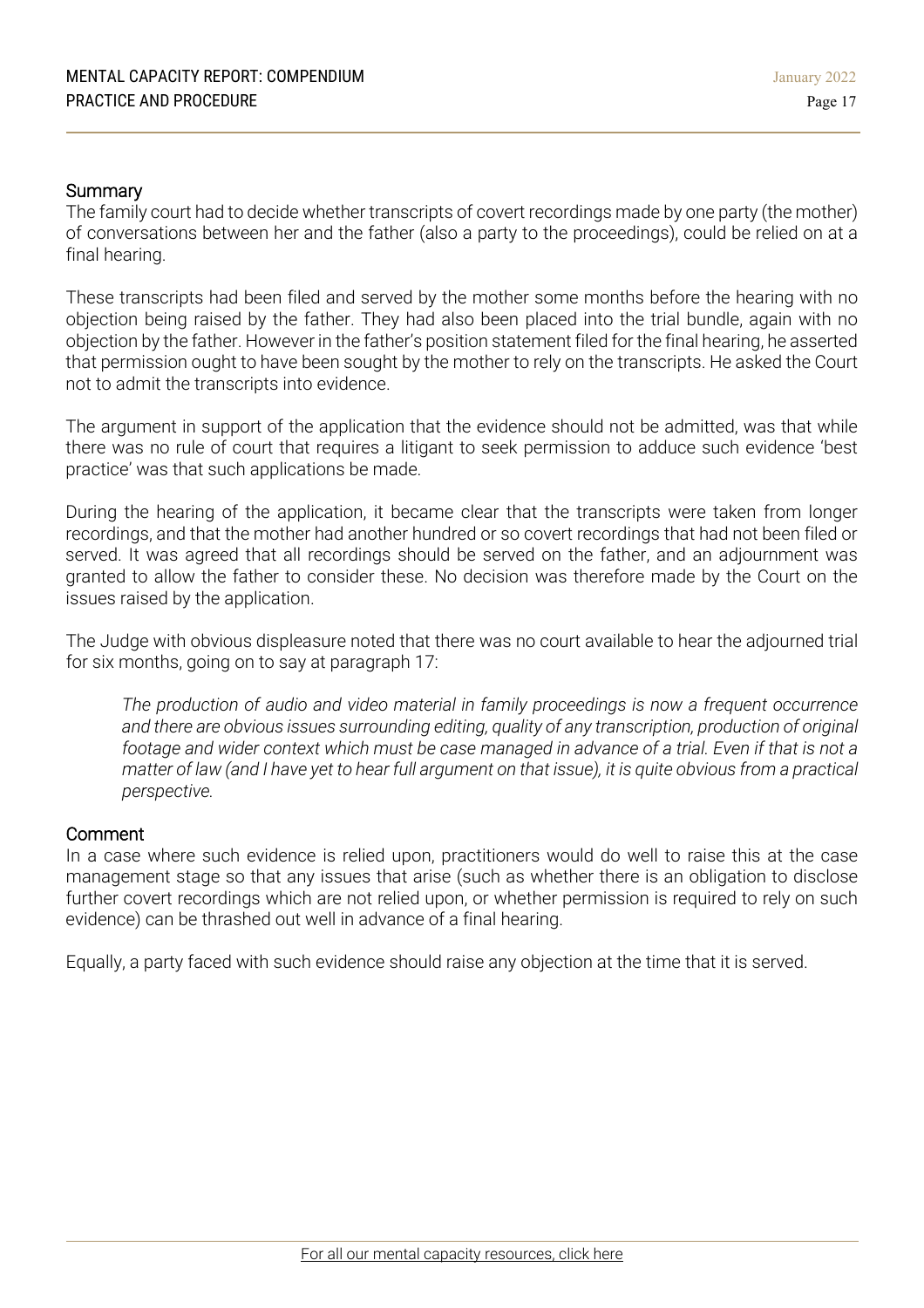## <span id="page-17-0"></span>THE WIDER CONTEXT

## New capacity guidance website launched

As part of the Mental Health & Justice [project,](https://mhj.org.uk/) a new [website](https://capacityguide.org.uk/) has been launched with guidelines for clinicians and social workers in England & Wales (but also of interest to others, such as lawyers) who are assessing capacity. A short walkthrough of the website is [here.](https://www.mentalcapacitylawandpolicy.org.uk/new-capacity-guidance-website-launched/)

Using the inherent jurisdiction to make medical treatment decisions for young people with capacity

*E & F (Minors: Blood Transfusion)* [2021] [EWCA](https://www.bailii.org/cgi-bin/format.cgi?doc=/ew/cases/EWCA/Civ/2021/1888.html) Civ 1888 (Sir Andrew McFarlane P, Davies LJ, Peter Jackson  $LJ$ <sup>[3](#page-17-1)</sup>

## **Summary**

In *E & F (Minors: Blood Transfusions),* the Court of Appeal considered appeals brought by two young people, both Jehovah's Witnesses who conscientiously reject blood transfusions. They appealed orders in which it was declared that, although they were able to decide whether to consent to or refuse a blood transfusion, it would nevertheless be lawful for their doctors to administer blood in the course of an operation if that become necessary to prevent serious injury or death. Given that no crisis arose in either case, the declarations made at first instance never formally came into effect.

The key question for the court was how the State, acting through the court, should exercise its power to overrule the capacitous decision of a young person aged 16 or 17.

In the case of E, 16, she was diagnosed with acute appendicitis and needed urgent surgery, which would involve diagnostic laparoscopy (a low-risk examination procedure), followed by a laparoscopic appendectomy (removal of the appendix by keyhole surgery), but if that was not possible, by an appendectomy by open procedure. There was a risk, albeit very small, of severe surgical bleeding intraoperatively and there was therefore the possibility that a blood transfusion would be needed without which there was a *'very theoretical possibility"* of E bleeding to death. E provided her written consent to the surgery but wrote that she did not consent to blood transfusions.

The hospital trust filed an urgent application in the High Court, which was heard the same day by Theis J. The treating consultant anaesthetist (Dr A) provided a written statement. E and her father attended the hearing. Cafcass Legal also attended through a solicitor and Cafcass officer. After hearing evidence, Theis J gave a brief judgment in which she recognised E's wishes, expressed not only by herself but with the assistance of her parents and Guardian, as well as her age and level of understanding. She weighed against that the medical evidence that the procedure needed to be undertaken otherwise there was a risk of rupture with consequent risks of infection and sepsis, ultimately making an order authorising the use of blood products in certain circumstances.

In the second case, F, 17, had lost control of his motorcycle on a bend. He was admitted to hospital and diagnosed with a grade 3 laceration involving a quarter to a third of his spleen. With this kind of injury, there can be primary or secondary bleeding. Primary bleeding happens at or shortly after the time

<span id="page-17-1"></span><sup>&</sup>lt;sup>3</sup> Tor and Arianna having been involved in the case, they have not contributed to this note.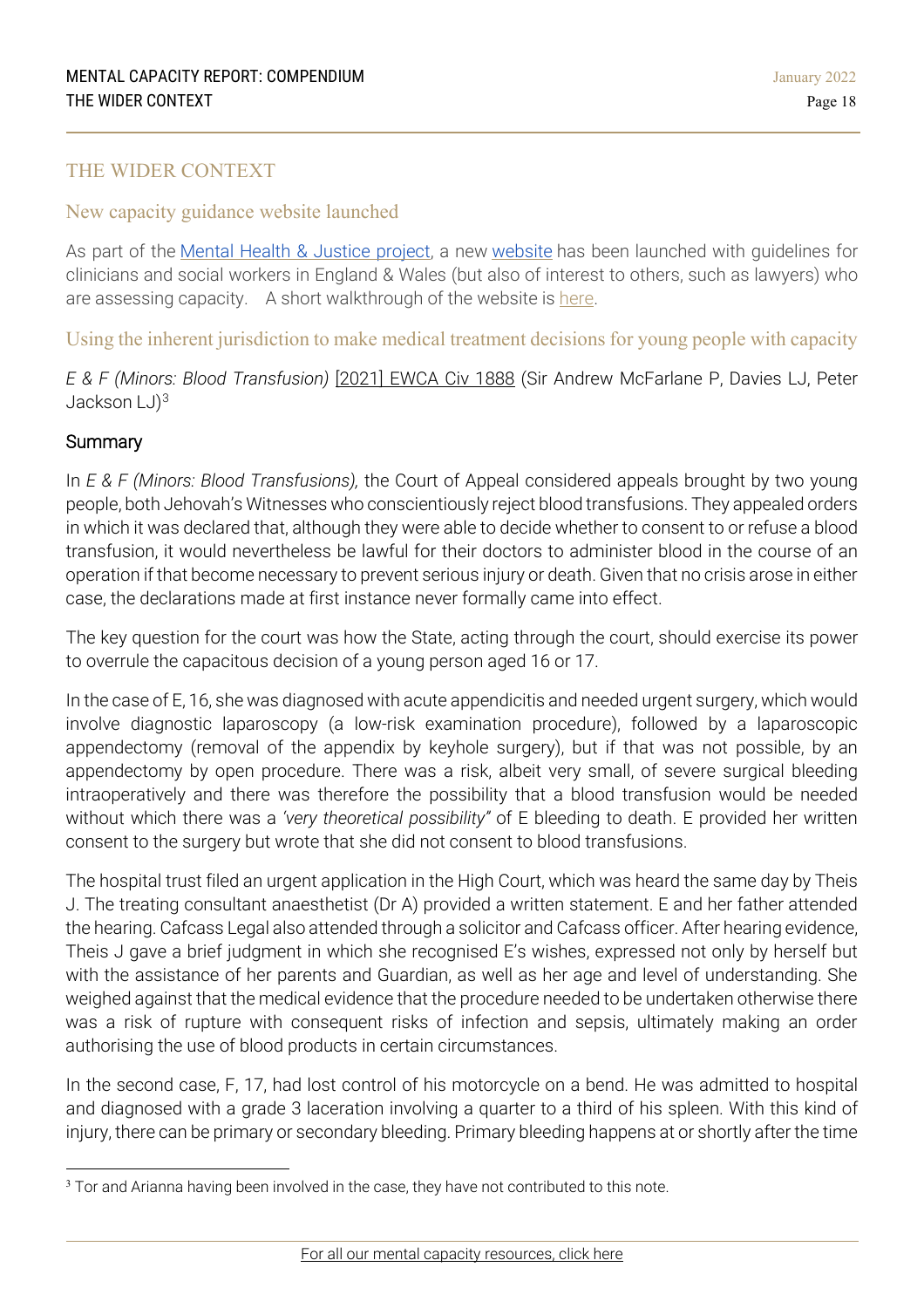of the injury; whilst secondary bleeding may occur later, as a result of a clot loosening that can then lead to catastrophic bleeding.

An application was filed at court for an order declaring that it was lawful and in his best interests for the doctors to provide blood and blood products in the event of an emergency arising from his injury. The trust initially sought an order for 100 days, but reduced it to 21. Judd J heard from two medical witnesses, as well as F and his parents. She determined that she needed to give very great weight to F's views, given his age (17 and a half), understanding and competence, but that they still form part of the best interest analysis. She decided to make the declaration sought by the Trust.

The central argument made in the appeals was that there is a strong presumption in favour of a young person's capacitous decision and that decision should only be rebutted where, on the balance of probabilities, the decision would cause serious harm or death. It was wrong for the courts to intervene in these cases, because the risks were remote and the young persons' decisions were *"reasonable and safe ones"* (paragraph 38(4)).

In his judgment for the Court, Sir Andrew McFarlane (President) observed that the inherent jurisdiction is available in all cases concerning persons under the age of 18 and *"that has always been so and any change must be a matter for Parliament."* (paragraph 44) The court wrote at paragraph 45:

When the court is being asked to exercise its inherent jurisdiction, there are in our view three stages. The first is to establish the facts. The second is to decide whether it is necessary to intervene. If it *is, the final and decisive stage is the welfare assessment.*

In relation to the first stage, the court's central concern is to identify the risk in question. *"'[R]isk' can be* used to mean the risk of an event occurring (its probability) or the risk from the event occurring (its *consequences)*" (paragraph 46). That distinction must be kept *'in mind when making and interpreting statements about risk.'* (paragraph 46)

The next question is whether immediate action is necessary or whether the decision can be postponed. It ultimately depends on the facts and how realistic it is to expect a fair and timely decision if a crisis arises.

Finally, there is the welfare assessment. The authorities require that the assessment is undertaken from the individual's point of view and the court seeks to identify his or her best interests in the widest sense. That analysis does not, however, take place in a vacuum. The Court observed that (para 50):

*The law reflects human nature in attaching the greatest value to the preservation of life, but the quality of life as experienced by the individual must also be taken into account. The views of the parents of a baby or young child are always matters of great importance. Likewise, our common experience leads us to pay increasing regard to the views of children and young people as they grow older and more mature.*

When undertaking such assessments in medical treatment cases for competent young people, it involves the *"balancing of two transcendent factors: the preservation of life and personal autonomy"* (para 53). The leading decision is *Re W (A Minor) (Medical Treatment: Court's Jurisdiction)* [1993] Fam 64. There is no presumption in favour of the mature adolescent's decision, contrary to the appellants' submission; rather, welfare is the overriding principle. The court must act upon an objective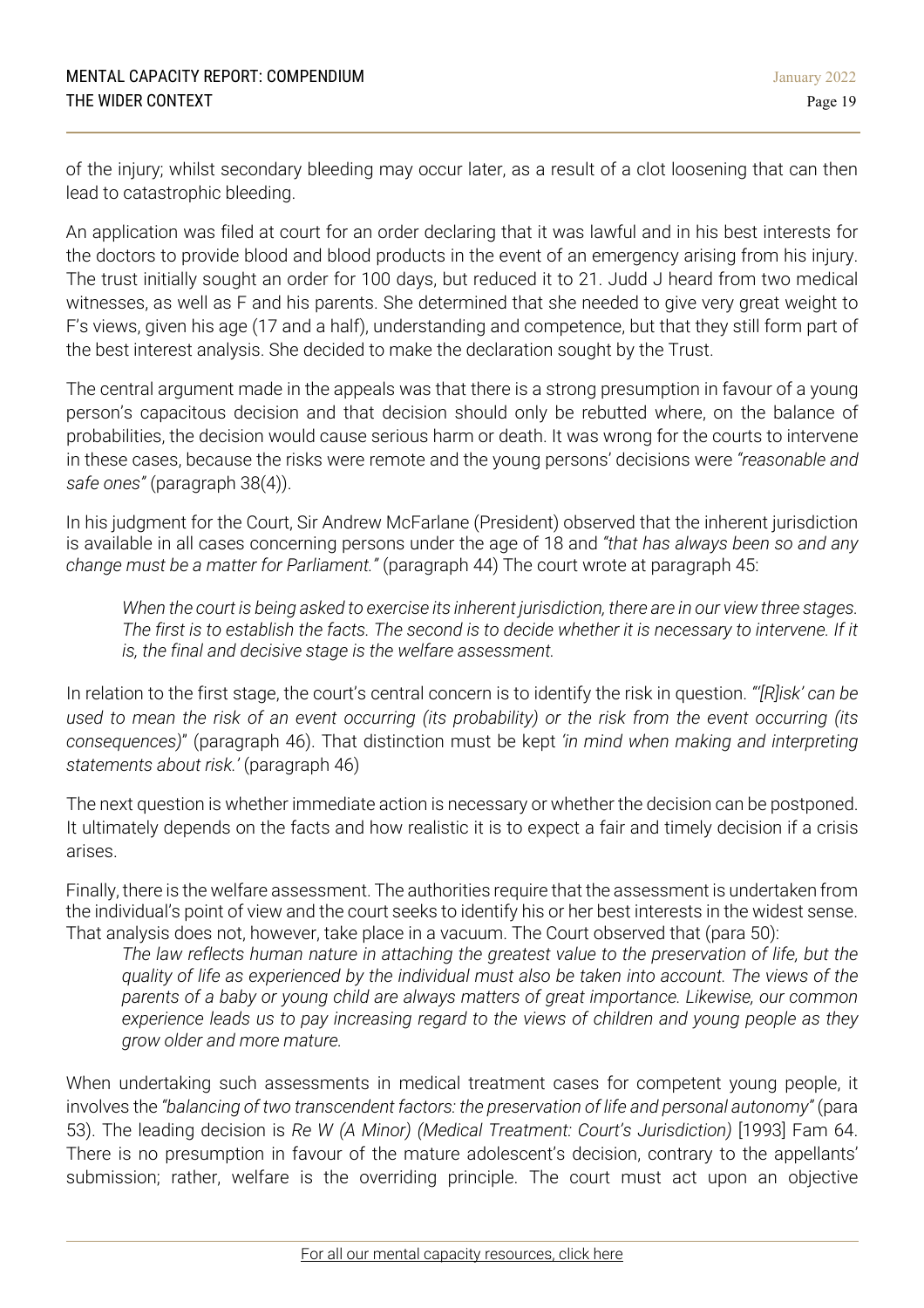assessment of the young person's best interests, even if this conflicts with their sincere and considered views (para 73).

The court accordingly dismissed the appeals.

## Comment

The judgment provides extremely helpful guidance as to how the court should approach these applications, and therefore how practitioners should draft them, in terms of (i) the three stages and (ii) the central task of weighing the two transcendent factors identified above. An undifferentiated list of factors does not help, particularly if that list is extracted from a case concerning a small baby with a brain injury rather than concerning a capacitous child approaching adulthood (para 71). A court should therefore focus on *Re W* and this decision (para 71).

Another important point is that, whilst recognising the pressure under which urgent orders are drafted, the court emphasised the importance of ensuring they accurately reflect the court's decision.

Finally, the Court noted that the first court order in F's case contained a recital to the effect that "*if a* declaration was not made the clinicians would be able to treat him "using their emergency powers in the *event of an emergency overnight*"". (paragraph 23) Whilst not expressing a concluded view, the Court made the following *obiter* comments (para 24):

Doctors undoubtedly have a power, and may have a duty, to act in an emergency to save life or *prevent serious harm where a patient lacks capacity or cannot express a view, for example because of unconsciousness. However, we very much doubt that such a power exists in respect of treatment that has been foreseen and refused by a capacitous patient. It is doubtful whether such circumstances can properly be described as an emergency.*

Practitioners therefore need to be extremely cautious in to relying upon clinician's "emergency powers" in the absence of a court order.

# S.117 MHA Ordinary Residence: the *Worcestershire* saga continues

*R (On the Application Of) Worcestershire County Council v Secretary of State for Health and Social Care* [2021] [EWCA](https://www.bailii.org/ew/cases/EWCA/Civ/2021/1957.html) Civ 1957 (Court of Appeal (Coulson LJ, Carr LJ and William Davis LJ))

## **Summary**

The Court of Appeal considered the appeal of Worcestershire County Council to the judgment of Linden J in [2021] EWHC 682 [\(Admin\)](https://www.bailii.org/ew/cases/EWHC/Admin/2021/682.html) (and summarised in our May 2021 Wider Context [newsletter\)](https://1f2ca7mxjow42e65q49871m1-wpengine.netdna-ssl.com/wp-content/uploads/2021/05/Mental-Capacity-Report-May-2021-The-Wider-Context.pdf). JG was originally from Worcestershire and was detained under s.3 of the Mental Health Act 1983 with treatment resistant schizoaffective disorder. She was discharged and placed in residential care in Swindon, closer to her daughter. At that point, there was no dispute that Worcestershire was responsible for her MHA s.117 after-care services as she had been ordinarily resident there immediately before being first detained.

Almost a year later, she was re-detained under MHA s.2 and then s.3. Around two months into this hospital confinement, Worcestershire issued notice to terminate the residential care placement. Around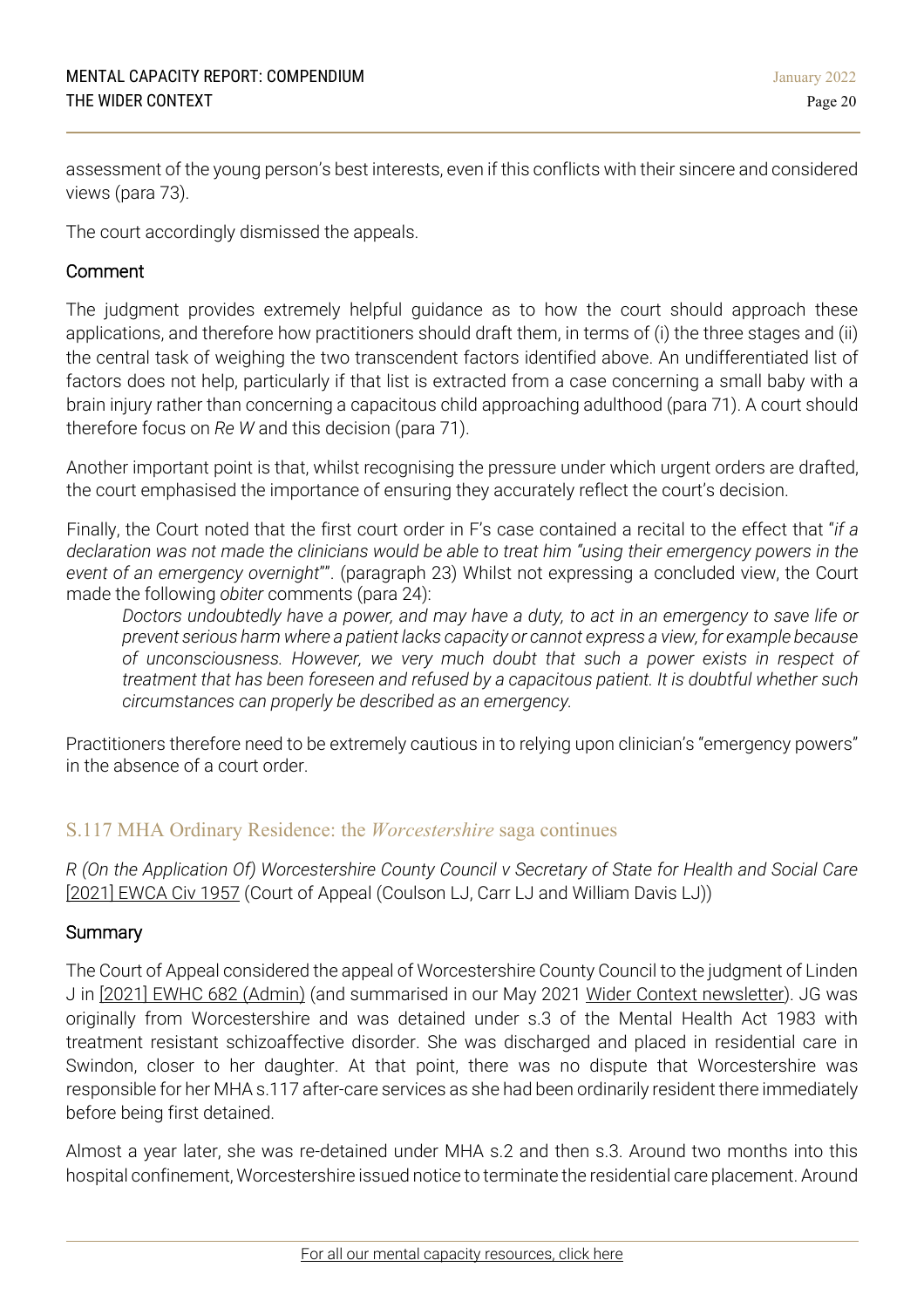three months later she became a voluntary patient for another 15 months before finally being discharged from hospital.

The issue was whether Worcestershire or Swindon was subsequently responsible for her after-care. At first instance, Linden J held it was Swindon because that was where she had become ordinarily residing immediately before being re-detained.

But the Court of Appeal overturned that decision, holding that Worcestershire remained responsible. The main reason was because the after-care duty continues "*until such time as the clinical commissioning group or Local Health Board and the local social services authority are satisfied that the person concerned is no longer in need of such services*". No such decision had been made. In particular, the termination notice did not reflect such a decision. Moreover, the duty did not automatically end by operation of law when JG was re-detained. Such an approach would run counter to the continuity of care. As Coulson LJ observed:

*55. There are other practical difficulties with the judge's solution. Indeed, the whole notion of an automatic change in the identity of the authority with the duty to provide after-care services,* triggered by law rather than by a decision made by those actually involved in the care of the service *user, seems to me to be unrealistic. It would be woefully uncertain. How would that change come about? How would it be effected? How would it be communicated? Who is responsible for identifying that it had happened? There were no answers to these questions.*

*56. In addition, from a purely common sense perspective, the judge's conclusion seems to me to be a most unsatisfactory outcome. Someone like JG is particularly vulnerable. When/if she is detained, everyone must be trying to work to a plan which sees her release from detention as soon as possible. All through the period of her detention, there would be extensive planning by the responsible authority which, on the judge's findings in this case, was Worcestershire. It would be curious to find that, at the very moment those plans come to fruition, and JG is released, Worcestershire suddenly became irrelevant, and a new duty was owed by a new local authority. That would not make for continuity of care, and would be very unsatisfactory for the service user.* Unless I was compelled to conclude that was the effect of s.117, I would be very reluctant to reach *a decision on that basis.*

57. For the reasons that I have given, I do not need to reach such a decision. S.117 is clear. The *duty subsists until it comes to an end by the communication of a decision by Worcestershire pursuant to s.117(2). There has been no such decision. The duty therefore continued throughout both the second period of detention and beyond."*

The Court of Appeal also confirmed that, unlike the Care Act 2014, there are no deeming provisions in the MHA 1983 (see paragraphs 74-75), except where the accommodation itself provided to meet an after-care need under s.117.

# Comment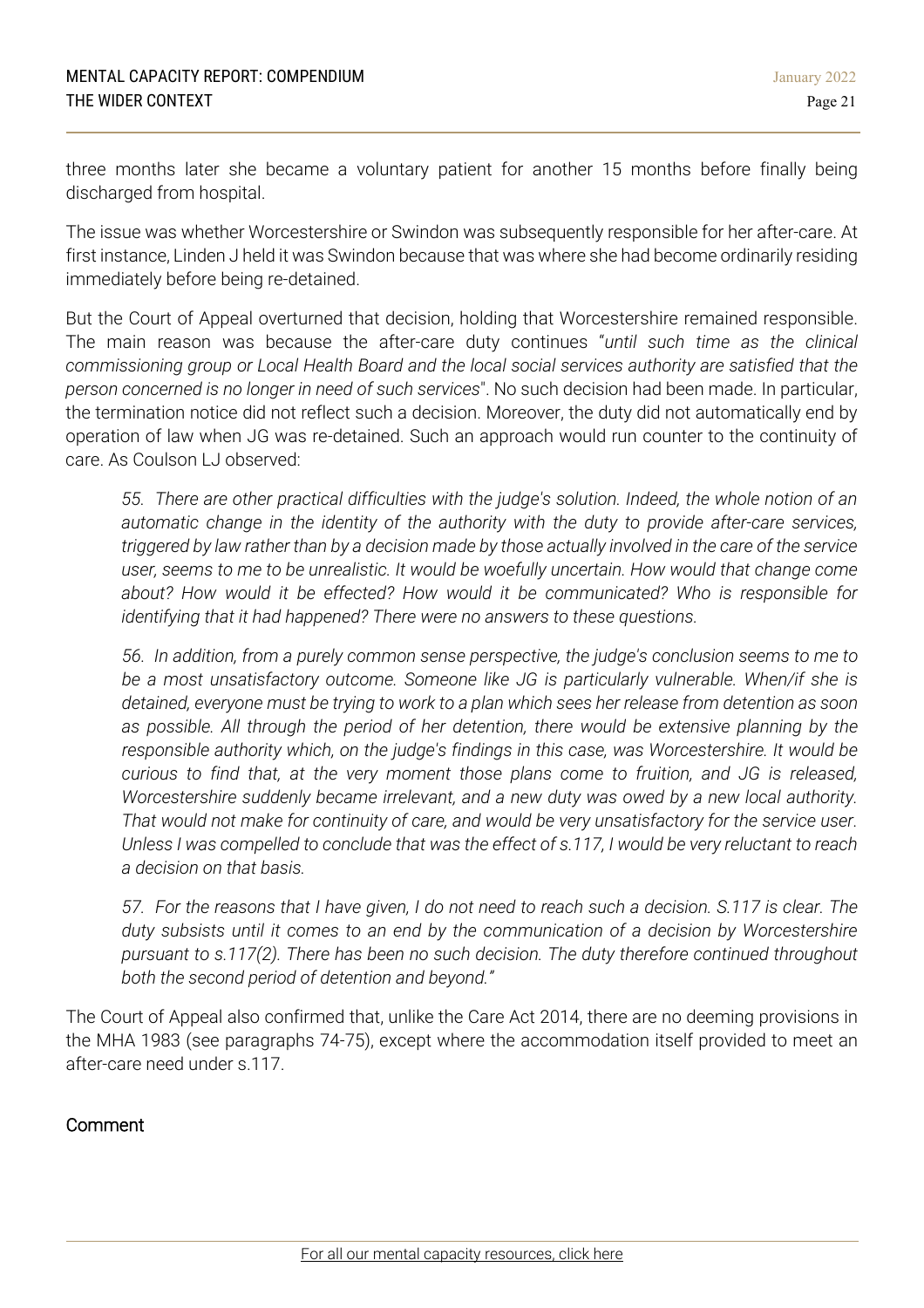DHSC has [confirmed](https://www.gov.uk/government/publications/care-act-statutory-guidance/dhscs-position-on-the-determination-of-ordinary-residence-disputes-pending-the-outcome-of-r-worcestershire-county-council-v-secretary-of-state-for) that Worcestershire County Council has lodged an application for leave to appeal in the Supreme Court. In the meantime, the Secretary of State has [confirmed](https://www.gov.uk/government/publications/care-act-statutory-guidance/dhscs-position-on-the-determination-of-ordinary-residence-disputes-pending-the-outcome-of-r-worcestershire-county-council-v-secretary-of-state-for) that after-care disputes will continued to be stayed until we have the final word.

This is a significant decision which impacts upon local authority funding arrangements for after-care services. The first instance decision reflected the conventional legal view (and the Secretary of State's guidance) that, where a person receiving after-care services became ordinarily resident in another local authority area, it was that local authority that would take over s.117 responsibility if the person was redetained under MHA s.3. Such an approach ensured that those responsible for meeting a person's after-care needs remained local to where they were residing immediately before their hospital admission.

The Court of Appeal's decision changes that approach. It means that the first local authority will continue to remain responsible unless and until a joint decision is made by that local authority and the responsible CCG/LHB that the person is no longer in need of any after-care services. Although redetention does not automatically terminate the s.117 duty, it seems clear from the judgment that, had a joint decision been taken that JG was no longer in need once she had been re-detention under MHA s.3, the outcome would have been different. As a result, the focus is now likely to move to the circumstances in which after-care bodies can lawfully decide that a person no longer has after-care needs when they are now receiving inpatient hospital care.

There are likely to be a significant number of after-care funding arrangements which will be affected by this judgment. The Swindons of this after-care world that had been paying for s.117 will now want to seek recoupment from the Worcestershires. Many civil debt claims are no doubt being prepared by eager local authority lawyers.

Where is the CCG dispute, you might wonder? Well, by virtue of s.14Z7 of the NHS Act 2006, NHS England has set out rules on payment responsibility which are binding on CCGs. As detailed in section 18 of the 2020 Who Pays? [Guidance,](https://www.england.nhs.uk/wp-content/uploads/2020/08/Who-Pays-final-24082020-v2.pdf) such rules very much mirror the Court of Appeal's approach, namely that the "originating CCG" that was first responsible for s.117 retains responsibility until such time as the person is discharged from s.117 after-care. This is the case regardless of where they are treated or placed, and regardless of where they live or which GP practice they are registered with. Further guidance and helpful scenarios are provided therein for those wishing to find out more. In the meanwhile, the cardinal principle is that patients must not be disadvantaged by funding disputes.

# Book review: *The Assisted Decision-Making (Capacity) Act 2015: Personal and Professional Reflections*

This month we highlight a recent [\(free\)](https://www.hse.ie/eng/about/who/qid/other-quality-improvement-programmes/assisteddecisionmaking/admca-personal-and-professional-reflections.pdf) book on the Irish Assisted Decision-Making (Capacity) Act 2015 ('the 2015 Act') produced by the Irish National Office for Human Rights and Equality Policy with the School of Law at the University of Cork and the Decision Support Service. The book contains a series of essays entitled *The Assisted Decision-Making (Capacity) Act 2015: Personal and Professional Reflections.*

The 2015 Act was enacted in the Republic of Ireland to replace 19th century legislation relating to mental capacity. It intends to provide a framework for the lawful deprivation of liberty for the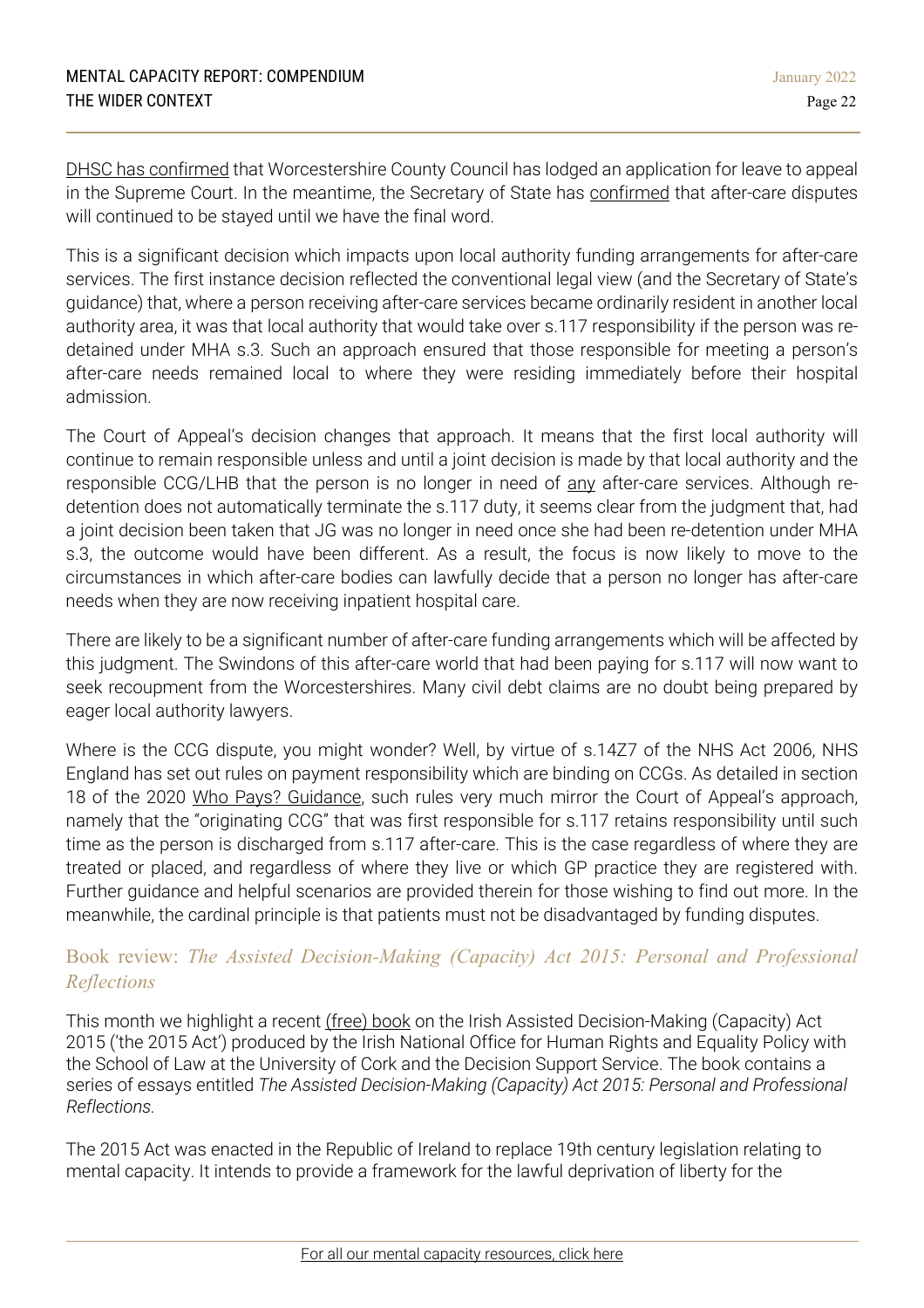purposes of providing care and treatment for those who require assistance in exercising their decision-making capacity.

The book covers the main reforms introduced under the 2015 Act, which are summarised in the foreword to the book as including the following:

- *a statutory definition of capacity based on a functional, time-specific and issue-specific assessment;*
- *a regulated three-tier framework for decision-making;*
- *detailed guiding principles, including a statutory presumption of capacity and the replacement of a 'best interests' standard with the requirement to give effect to a person's will and preferences;*
- *enhanced tools for advance planning by way of enduring powers of attorney and advance healthcare directives;*
- *the establishment of the Decision Support Service within the Mental Health Commission, with numerous functions to promote and regulate the new framework.*

One of the much-discussed themes of the book is the adoption of lessons from other jurisdictions within the 2015 Act, following a 150-year period without reform of the system. This is best reflected in the Act's emphasis on enabling persons, so far as is possible, to exercise their decision-making *autonomy* rather than focusing on *capacity.* The book contains much discussion of this 'paradigm shift' from the recognition of all persons as rights-holders, who are entitled to be at the centre of decisions that affect them; with much reference made to the role of the United Nations Convention on the Rights of Persons with Disabilities (CRPD). The book also identifies limitations with the act: its complexity, dense wording, and that it is incomplete  $-$  a  $2021$  [amending](https://www.gov.ie/en/press-release/b952e-cabinet-approves-general-scheme-of-the-assisted-decision-making-capacity-amendment-bill/) bill is still in progress.

A video of the launch event, including Ms Aine Flynn, Director of the Decision Support Service, Professor Mary Donnelly, School of Law, UCC, Ms Caoimhe Gleeson, Programme Manager, National Office for Human Rights and Equality Policy is available [here.](https://www.hse.ie/eng/about/who/qid/other-quality-improvement-programmes/assisteddecisionmaking/admca%20book%20launch%20on%20wednesday%203rd%20november%202021.html)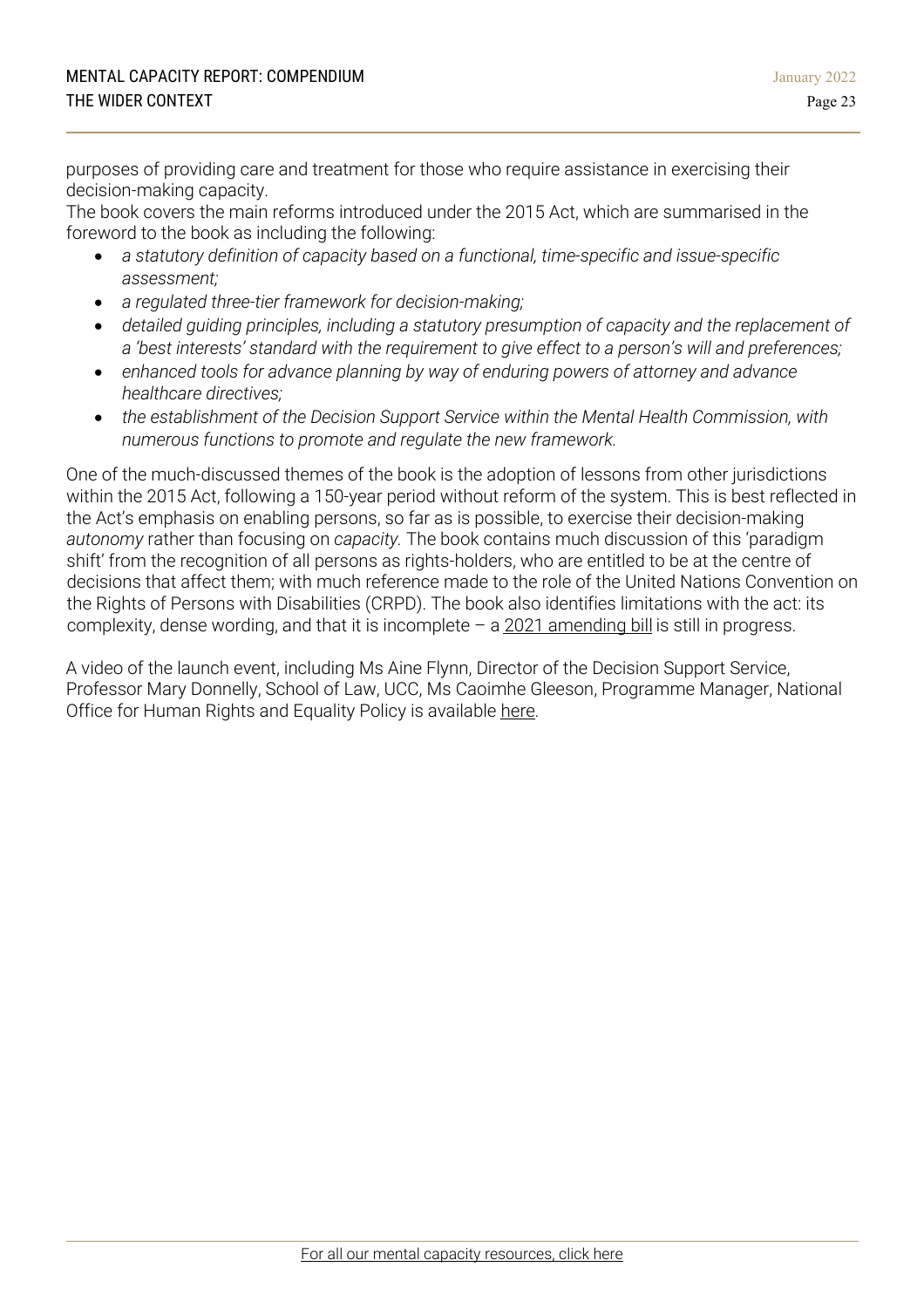## <span id="page-23-0"></span>SCOTLAND

DNACPRs, and the relationship between medical decision-making and guardians' decisions: Is Scotland moving further away from human rights compliance?

In the December 2021 Scotland [newsletter,](https://1f2ca7mxjow42e65q49871m1-wpengine.netdna-ssl.com/wp-content/uploads/2021/12/Mental-Capacity-Report-December-2021-Scotland.pdf) we reported the [outcome](https://www.scotcourts.gov.uk/docs/default-source/cos-general-docs/pdf-docs-for-opinions/2021-sac-(civ)-033.pdf?sfvrsn=558efa72_1) of the first of two actions brought by PKM's Guardians ("the Guardians") against Greater Glasgow Health Board ("the Board"). At the end of that article, we mentioned the possibility of early consideration by the Inner House of a second action between the same parties. Events moved quickly. An interim order in the second action was appealed direct to the Inner House and the appeal was decided there on 16<sup>th</sup> December 2021.

In both actions, the Guardians sought orders under section 70 of the Adults with Incapacity (Scotland) Act 2000. In the first action, the sheriff at first instance refused the two orders sought in that action. Upon appeal to the Sheriff Appeal Court, the terms of an amended order were agreed and the order granted; agreed, that is to say, between the Guardians and the Board, neither the adult, PKM, nor the Safeguarder appointed by the court having participated in the proceedings before SAC. The order required PKM "*to comply with the joint guardians' decision to consent to medical treatment by behaving* in a manner that allows kidney dialysis treatment to occur and to attend whenever is required for that *purpose*".

In the second action the Guardians seek an order requiring the Board to revoke and remove from PKM's health records (to include computer records) any Do Not Attempt Cardio-Pulmonary Resuscitation (DNACPR) "directions". At first instance, the sheriff initially refused to grant an interim order in those terms, then at a subsequent hearing granted the interim order. The Board appealed that decision to SAC, which in turn acceded to a request to remit the matter to the Court of Session. The Inner House refused the appeal and confirmed the grant of the interim order. PKM again did not participate in the appeal proceedings. The Safeguarder is narrated as having been present, but no contribution by the Safeguarder to the proceedings is narrated.

The second action remains live. It is understood that Mental Welfare Commission has entered, or is about to enter, the process.

A central feature of both actions is that PKM refused, and continued to refuse, to consent to, or cooperate with the administration of, dialysis treatment; and he had stated that should he suffer cardiac arrest he would not wish to be resuscitated. The treating doctors assessed him as having capably made both decisions, and had taken the view that in consequence they were bound to respect them. It appears that in none of the proceedings to date in either action has there been any assertion by any party that the relevant decisions of PKM were other than capably made. Nevertheless, in the first action his decision was overruled, and as matters stand in the second action that decision by PKM has also been overruled *ad interim*.

The decision of the Inner House in the second action took the form of a Statement of Reasons dated 16<sup>th</sup> December 2021 ("the Statement"). Unusually, the Statement has not been published on the scotcourts website. After a delay of more than a month, I was advised that it was not going to be so published as no orders had been made regarding the anonymity of the parties and of the adult. It was considered that the Statement was better than risking identification of the adult. I was permitted to use the Statement subject to considering sufficient protection of the identity of the parties and of the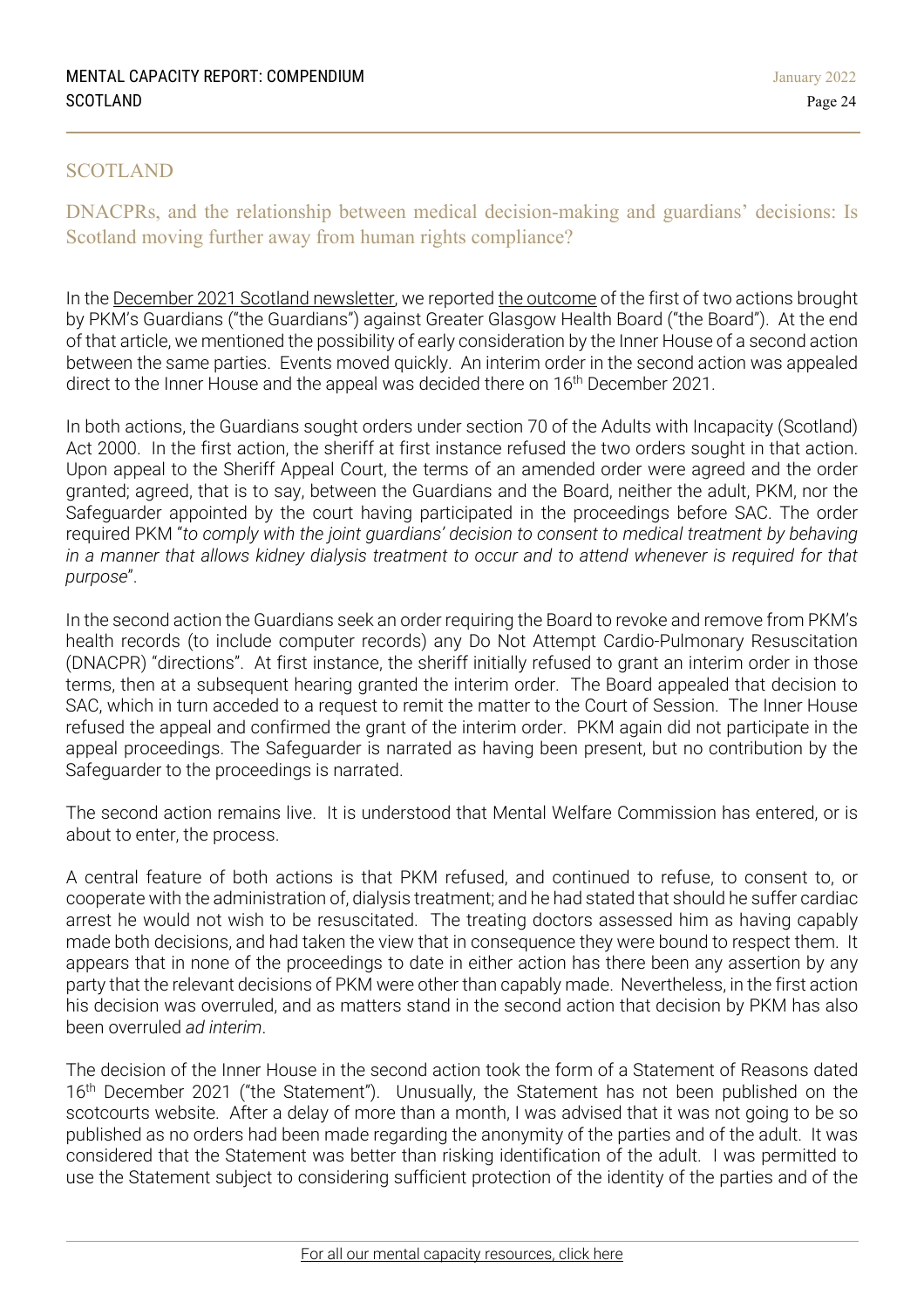adult. In fact, the Statement contains no more identification of them than did the published decision of SAC in the first action. The Statement may accordingly be accessed [here.](https://www.mentalcapacitylawandpolicy.org.uk/wp-content/uploads/2022/02/PKM-Statement-of-Reasons.pdf)

This decision by the Second Division of the Inner House is not easy to reconcile with the decision of the First Division in *MH v Mental Health Tribunal for Scotland* [2019] CSIH 14; 2019 SLT 411, on which we commented in the May 2019 [Report,](https://1f2ca7mxjow42e65q49871m1-wpengine.netdna-ssl.com/wp-content/uploads/2019/05/Mental-Capacity-Report-May-2019-Scotland.pdf) in which the Inner House stressed the importance of the principle of open justice, but having initially refused to anonymise, the First Division then agreed to do so upon submission of a medical report which justified anonymising the appellant's name in those proceedings (which we reported in the June 2019 [Report\)](https://1f2ca7mxjow42e65q49871m1-wpengine.netdna-ssl.com/wp-content/uploads/2019/06/Mental-Capacity-Report-June-2019-Scotland.pdf). Nowhere is it narrated that any evidence was produced in the second action warranting disapplication of the principle of open justice.

The Statement raises fundamental questions about the rights and status of people with mental and intellectual disabilities. Supplementarily to those fundamental issues, it raises issues of importance arising upon the facts and decision-making processes in both actions. Views have already been expressed that each of those fundamental issues is of such importance, in conjunction with those supplementary issues, that it would be in the public interest if each and all of them were to be referred to, and determined by, the Supreme Court; with resort thereafter, if need be, to the European Court of Human Rights.

However, those fundamental questions were not introduced to any substantial extent by the parties appearing before the Inner House. In a "postscript" to the Statement (paragraph [18]) the Inner House noted that parties had proceeded on the basis that "transaction" in section 67 of the 2000 Act included decisions about healthcare. The Inner House alluded to the possibility of a different interpretation. It is clear from the remainder of the Statement that the litigation, and in particular the proceedings before the Inner House, has been conducted as a bilateral dispute between doctors and guardians, with the adult himself a passive non-participant, rather than as primarily the prime party whose rights to selfdetermination, capably exercised according to the only available evidence, should or should not be respected, whether by doctors or by guardians. The Inner House determined the appeal on the basis of the submissions by the parties, and did not address the more fundamental issues raised by the litigation. The postscript perhaps indicates unease that the proceedings were so limited. The more fundamental issues cannot escape comment, but first it is appropriate to consider some of the implications of the Statement itself, which  $-$  so far as they go  $-$  are valuable.

There has been a history of unresolved tensions between decisions by guardians, and also attorneys, on the one hand, and medical practice generally, including in particular practice under Part 5 of the 2000 Act and practice under the Mental Health (Care and Treatment) (Scotland) Act 2003 ("the 2003 Act"). The 2003 Act in particular does not take adequate account of the role of guardians and attorneys, and the status of their decisions. Remedying that will be a matter for the Scott Review. Beyond that, however, ever since the passing of the 2000 Act there have been failures to recognise that Part 5 is one element of the integrated scheme of the Act as a whole, and cannot be read in isolation as if it were the starting-point for all medical decision-making. This difficulty can be traced back to the Bill for the 2000 Act having been allocated to the Justice Committee, and having been dealt with by the Justice Department of Scottish Government, but with input from the Health Department on Part 5 only. Lack of coordination can be seen from the outset in the preparation of codes of practice and other guidance, dealt with by the Justice Department with the exception of Part 5, which was dealt with by the Health Department. See for example the section "Error in Code of Practice" at paragraph 14-16 of "Adult Incapacity" (Ward, W Green, 2003). The Statement helpfully redresses the balance by in effect emphasising the status of guardians and their decisions, and by reasonable extension (though not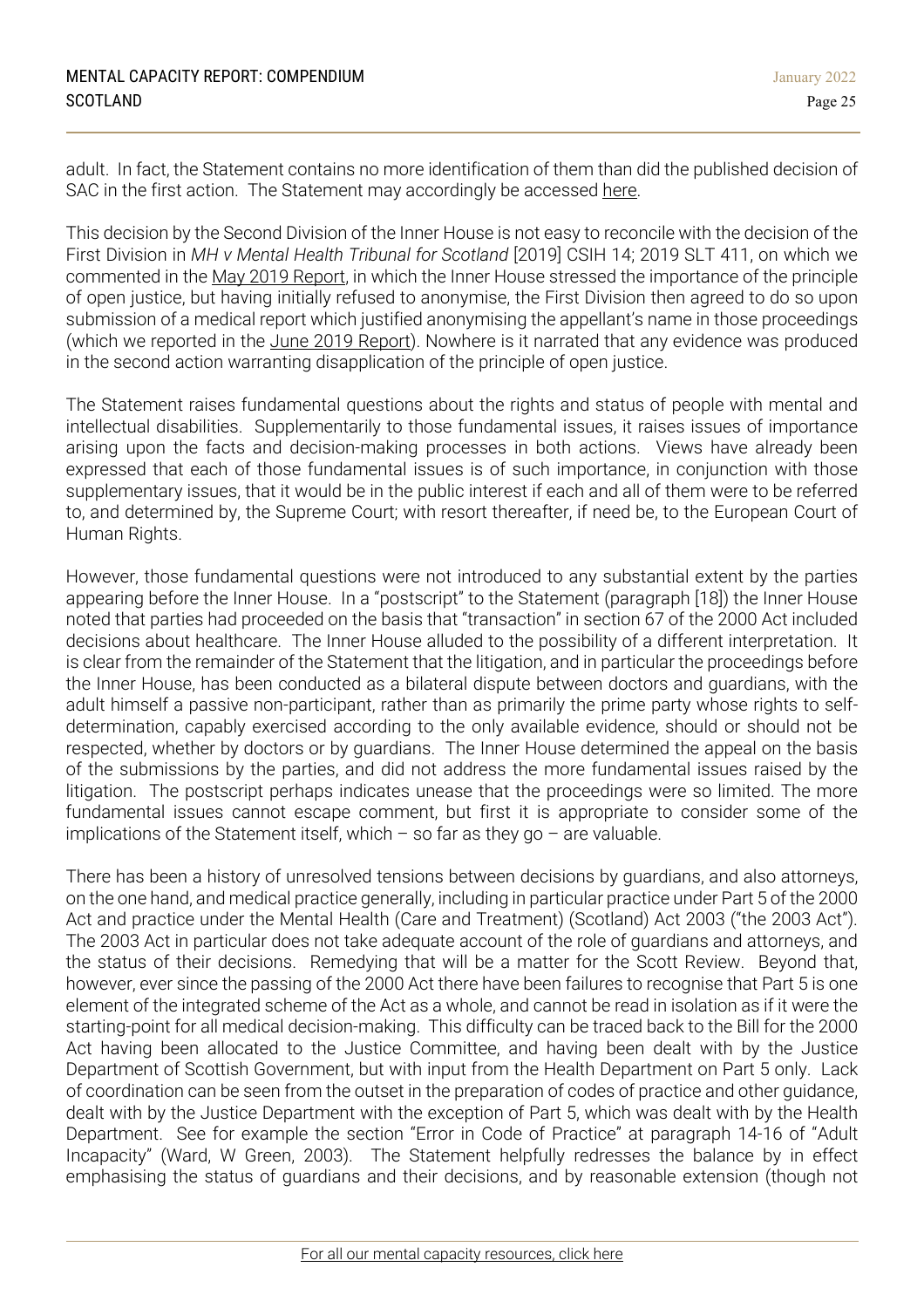mentioned) of attorneys. It is narrated that the Board's appeal proceeded solely by reference to provisions of Part 5 of the Act: the Board's "*argument was supported by reference to sections 47 – 50* of the Act, both of which appear in Part 5 of the Act, rather than Part 6 where the guardianship provisions *appear*". This is an appropriate correction to much that occurs in practice, and should be respected by all concerned.

Secondly and importantly, the Inner House pointed towards the need for a better understanding of the function of a DNACPR form, and the position generally of medical practitioners as such in paragraph [13]: "*… a guardian cannot force a doctor to resuscitate someone or provide treatment which he does not* think it appropriate to give. In the present case, whether to attempt resuscitation will be a clinical decision *to be made at the time that such an assessment is called for*."

The Inner House rejected an argument that "*an interpretation which gave a degree of priority to the guardianship order created risk to an adult who had, or had recovered, de facto capacity*". The court summarised the potential remedies available to an adult or a person interested in the adult's welfare, and referred with approval to the decision of SAC in *K v Argyll and Bute Council*, 2021 SLT (Sh Ct) 293 as regards decisions whether to grant orders under section 70, quoting from that decision the passage that includes: "*The adult has the opportunity to participate in this process (section 70(3))*". (paragraph 14) However, the Statement does not narrate how the adult was given that opportunity in reality, rather than in theory, in the present case.

The Inner House gave short shrift to an argument that the sheriff had erred in granting interim orders on 1st December 2021, having refused to do so on 24th November 2021. It is narrated that on the second occasion the sheriff had before him additional evidence in the form of affidavits from the guardians and oral evidence from a care home manager. The court commented at paragraph 17 that:

*The powers of the sheriff under section 3 are properly drawn in the widest terms, to enable the* sheriff to do what is most appropriate in the circumstances of the case. It cannot be said that the *respondents did not have a prima facie case, or that the sheriff was not entitled to conclude that the balance of convenience favoured the making of an interim order*.

One could say that this endorsement of how the sheriff proceeded, and impliedly of the guardians' actions in returning to the sheriff with relevant evidence not previously before the sheriff, could be seen as important practice guidance where  $-$  as often in this jurisdiction  $-$  an interim order may frequently be granted in an urgent and rapidly developing situation, with more evidence becoming available. One might venture to say that not only is it proper in such circumstances to go back to the sheriff a second time; it might sometimes be the duty of the applicant's agent to do so. Moreover, just as the sheriff considered the matter *de novo* on the basis of what was before him a week after the initial refusal, likewise he will require to do so for final disposal, which is why this litigation remains of considerable interest and significance.

An oddity of the Statement is that instead of quoting the terms of section 1 of the Act it quotes a version which for some reason lists those provisions as "Table 1" and inserts headings above each of sections  $1(2) - (5)$ . Those headings represent a rather narrow view of the relevant provisions, as well as not appearing in the Act. They are unlikely to have influenced the limited scope of the decision reflected in the Statement, though such limitations would require to be discarded when, as is hoped, the litigation proceeds to address those issues prior to final determination.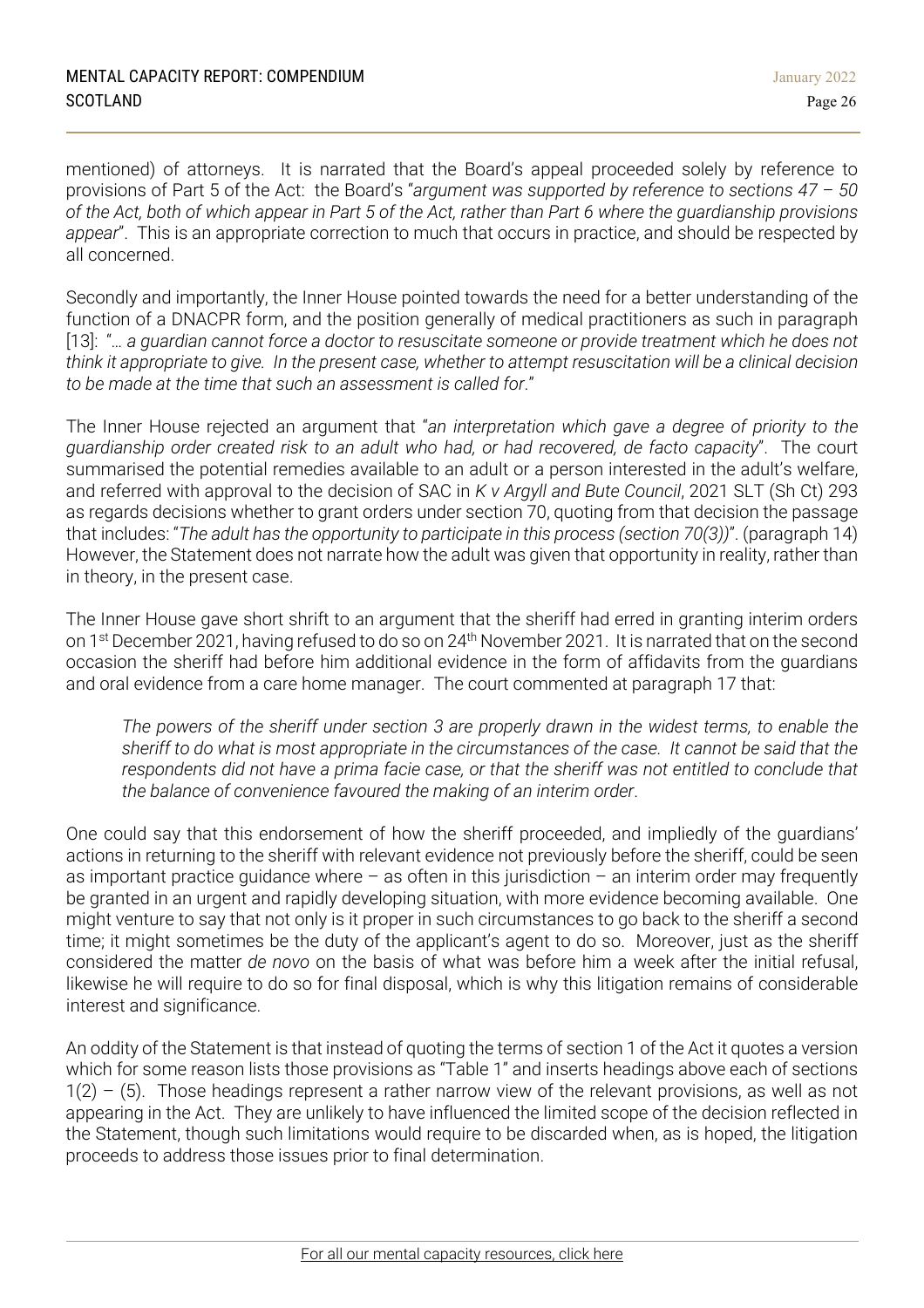In an action that is still *sub judice*, the issues that might be identified include the following (1 – 6 being of wide-ranging and fundamental importance;  $7 - 9$  being more focused upon the particular facts of both actions):

*1. Did the decisions in each action properly take account of the exceptional status of all interventions under the 2000 Act; of the difference between incapacity and incapacitation; and of the position in Scots law of physical interventions, and in particular medical interventions?*

Tellingly, the court, in the last paragraph of the Statement, recorded that it had not been addressed on the question that was central in the SAC appeal of whether the provisions of section 67 of the Adults with Incapacity (Scotland) Act 2000 ("the 2000 Act") apply to decisions in matters of personal health and welfare, as opposed to matters of entering transactions in terms of the words of that section. It therefore appears that this and subsequent questions were not addressed by the Inner House. Interventions under the 2000 Act are predicated upon the incapability of the adult, and provide a mechanism for the adult's legal capacity to be exercised for the adult when the adult cannot do so. The 2000 Act equates "incapacity" with "incapability", a completely different concept from "incapacitation" which has been rejected by all human rights-orientated jurisdictions, remaining only in a few jurisdictions with which one would not imagine that Scotland would wish to be aligned. Scots law is particularly strong on recognising the right of any patient, if acting capably, to refuse consent to physical interventions, and particularly medical interventions, which if inflicted without consent – whether benignly or not – and without some other express justification in law, are potentially assaults in both civil and criminal law. Section 82 of the 2000 Act limits the liabilities of those exercising powers under Parts 2, 3, 4 and 6 of that Act, but not medical practitioners acting under Part 5.

*2. Were the interventions sought in each action competently granted in terms of the 2000 Act?*

*Prima facie* the 2000 Act in terms of its long title is concerned with matters of which an adult is incapable, and it is arguable that the Act and its procedures simply do not apply where an adult has, or has regained, capability.

*3. If competent, were the decisions of SAC in the first action and the Inner House in the second action "interventions" requiring to comply with section 1; and if so did they comply?*

One would suggest that both decisions were clearly "interventions", but at least in the Statement it is not narrated whether the Inner House considered that point, and whether it in fact satisfied itself that it was complying with the section 1 principles.

*4. To what extent, if at all, does the 2000 Act permit incapacitation, and in particular does it do so in any personal welfare matters?*

It is clear from the Scottish Law Commission 1995 Report that led to the 2000 Act, if indeed not from the Act itself, that the purpose of section 67 is to ensure commercial certainty by giving effect to transactions entered into by guardians within their powers. The section does potentially limit the rights of the adult, and for that reason, as well as securing compliance with international obligations,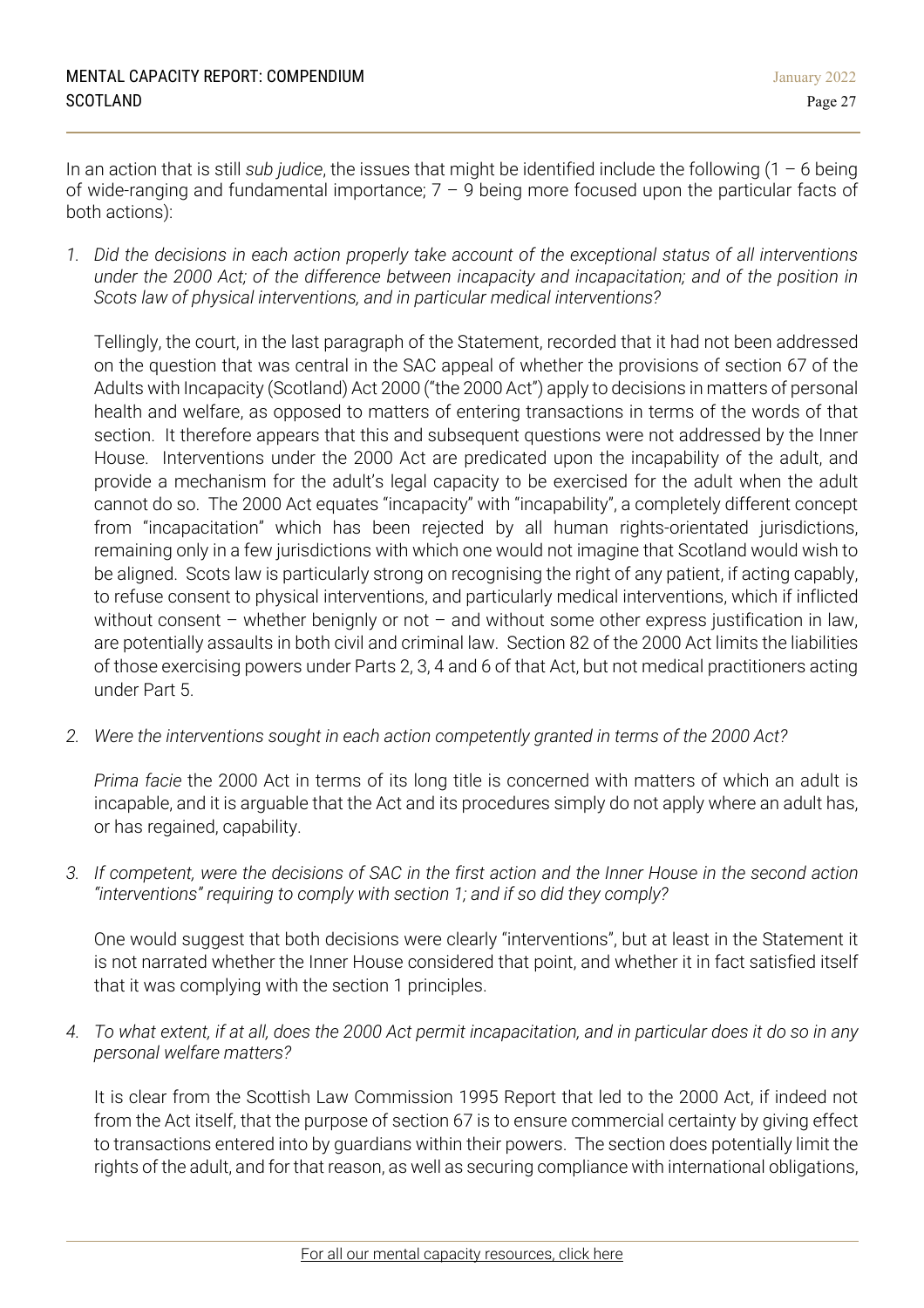requires to be strictly construed. It is difficult to see any basis on which, instead, the provisions could be extended, from the validation of transactions entered, into the personal health and welfare field. Consenting to a proposed medical intervention is not "entering a transaction". Going further than that, there is nothing in the 2000 Act authorising the overriding of a capable decision by the adult.

*5. Can a question whether, and if so how, to intervene in a matter in which the adult has clearly expressed current views ever properly be determined by a court unless the adult is represented and/or personally interviewed by the judge, or one of the judges, asked to determine the matter?*

There would appear to be an argument that representation or such interview is required both to comply with section 1(4)(a) of the 2000 Act, and also to comply with Article 6 of the European Convention on Human Rights, and in particular the requirement for "equality of arms".

*6. What is the nature, status and effect of a DNACPR form?*

The case does not appear to have explored the nature of DNACPR forms. The official guidance with which the forms are published stresses that the form is not legally binding. It is evidence that an advance clinical assessment and decision have been made and recorded to guide immediate clinical decision-making in certain future events. It stresses that healthcare staff cannot be obliged to carry out interventions that they judge are contra-indicated or possibly harmful. The guidance in England & Wales is even more explicit that a DNACPR form is not legally binding, and that if a patient wishes to make a DNACPR decision legally binding, the patient should execute an advance decision to refuse treatment.

*7. Were the powers conferred by the Guardianship Order properly and competently so conferred?*

The relevant power is in the following terms: "*… to make decisions regarding his healthcare, to consent to any healthcare that is in his best interests, to refuse consent to any proposed healthcare that is not in his best interests or does not accord with his known wishes and feelings …*". A "best interests" test is incompetent, having been rejected for the purposes of the 2000 Act in favour of the section 1 principles. The "benefit" principle in section 1 is the gateway which if closed does not allow an intervention to proceed any further. I am not aware of any disagreement with my suggestion, originally in the Current Law Statutes Annotations to the 2000 Act and subsequently repeated, including in "Adults with Incapacity Legislation" (Ward, W Green, 2008), that: "*With due caution, 'benefit' can reasonably be interpreted as encompassing overcoming the limitations created by incapacity, so as to permit something which the adult could reasonably be expected to have chosen to do if capable, even though of a gratuitous or unselfish nature*". Section 1(2) closes the door to any proposed intervention under the Act "*unless the person responsible for authorising or effecting the intervention is satisfied that the intervention will benefit the adult and that such benefit cannot reasonably be achieved without the intervention*". The decisions addressed of PKM addressed in both actions were competently made and were decisions to which medical practitioners were willing to accede. The matters were determined by the adult's competent decisions. Whether or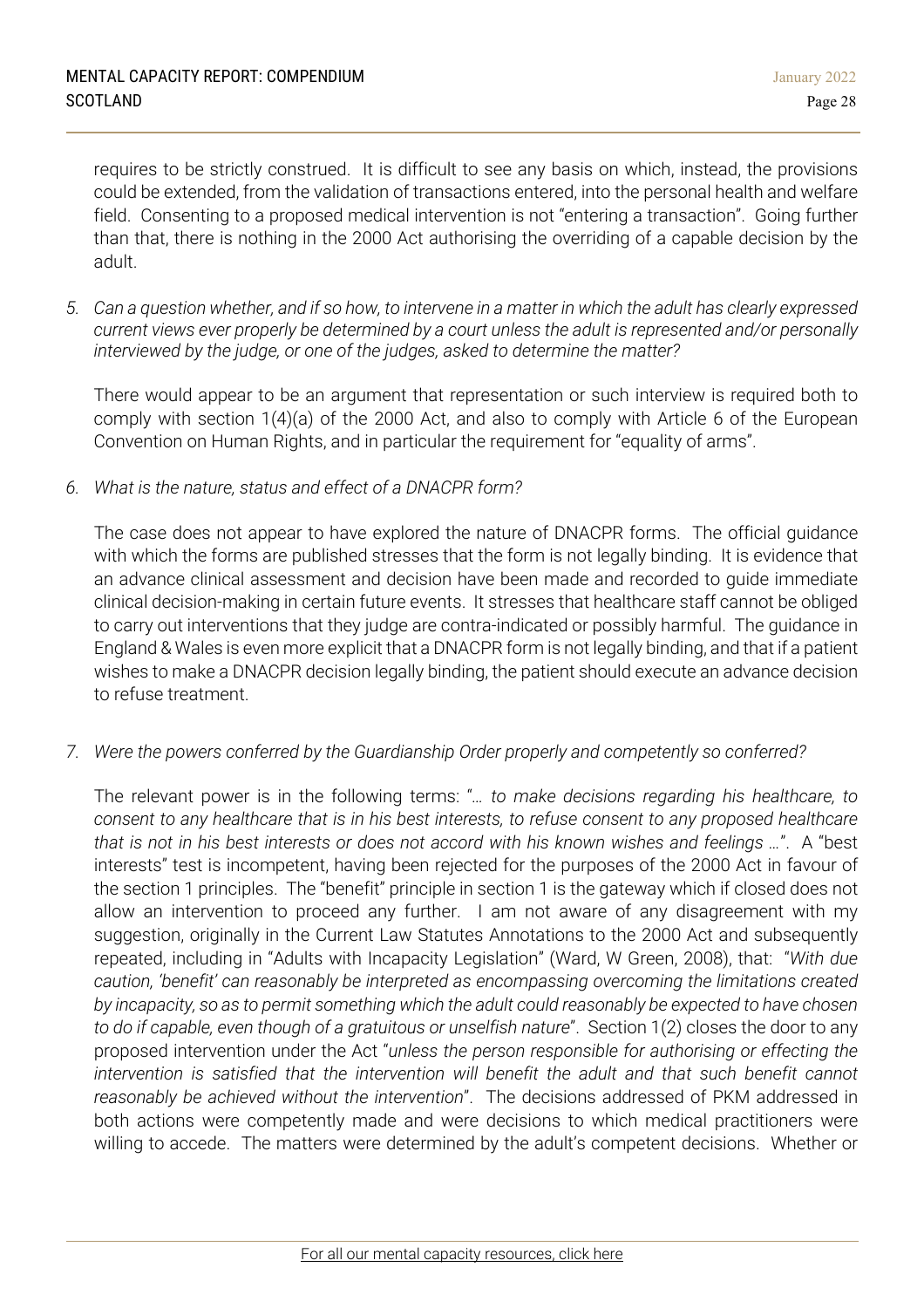not anyone else agreed with them, that was the end of the matter and there was no need to substitute anyone else's decision, because no further benefit to the adult could thus be conferred.

*8. Esto those powers were properly and competently conferred, were the decisions of the Guardians within the scope of those powers?*

Even if the above comment at 7 were incorrect, it is difficult to see that by overriding a competent decision of the adult in a healthcare matter the guardians were complying with the section 1 principles. The section 70 order sought in the second action can only be granted if within the powers held by the guardian – see the decision of SAC in *JK v Argyll and Bute Council*, 2021 SLT (Sh Ct) 293. Moreover, a section 70 order may only be granted in respect of a decision that the adult, and/or another person to whom it is addressed, "might reasonably be expected to comply with". Neither legally nor ethically can doctors "reasonably be expected" to enforce treatment in the face of a capable refusal by the adult.

*9. What are the effects of the Safeguarder not having actively participated in the proceedings before the Inner House, so far as is narrated in the Statement?*

The provisions regarding safeguarding before the sheriff, and in the Court of Session, are the same. Safeguarding includes "*conveying [the adult's] views so far as they are ascertainable to the court*". There is no narration in the Statement of the participation of the safeguarder. That, like other unanswered questions, may emerge from further procedure.

*Adrian D Ward*

# Deprivation of liberty of children in cross-border situations

In the December 2021 Scotland section, we reported the case of *Lambeth Borough and Medway Councils, Petitioners*, [2021] CSIH 59; 2021 SLT 1481, in which the Inner House of the Court of Session issued a Note providing guidance to practitioners as to the appropriate procedure to follow, pending remedial legislation, in petitions to the *nobile officium* seeking orders to render lawful in Scotland the deprivation of liberty of vulnerable children from England & Wales who are placed in Scotland, in accordance with orders of the High Court of England & Wales.

There have been two further developments. Scottish Government has launched a paper entitled ["Cross](https://www.gov.scot/publications/cross-border-placements-of-children-and-young-people-into-residential-care-in-scotland-policy-position-paper/)border [placements](https://www.gov.scot/publications/cross-border-placements-of-children-and-young-people-into-residential-care-in-scotland-policy-position-paper/) of children and young people into residential care in Scotland: policy position paper" ("the SG paper"). In the meantime, an application by City of Wolverhampton Council for exercise of the *nobile officium,* in similar circumstances to those of the petitions by Lambeth Borough and Medway Councils, was determined by the Inner House on 23rd December 2021 ("the [Wolverhampton](https://www.scotcourts.gov.uk/docs/default-source/cos-general-docs/pdf-docs-for-opinions/2021csih69.pdf?sfvrsn=cb3015c7_1) petition").

The SG paper has not been launched as a formal consultation, but comments were invited on it by 28<sup>th</sup> January. Rather disappointingly, the paper does not acknowledge that the difficulty that has arisen arises from the long-standing failure of Scottish Government to implement its obligation under Article 5 of the European Convention on Human Rights to make appropriate provision to regulate situations of deprivation of liberty in Scotland. Recommendations and draft legislation were issued by Scottish Law Commission as long ago as 2014. The High Court in England & Wales operates under statutory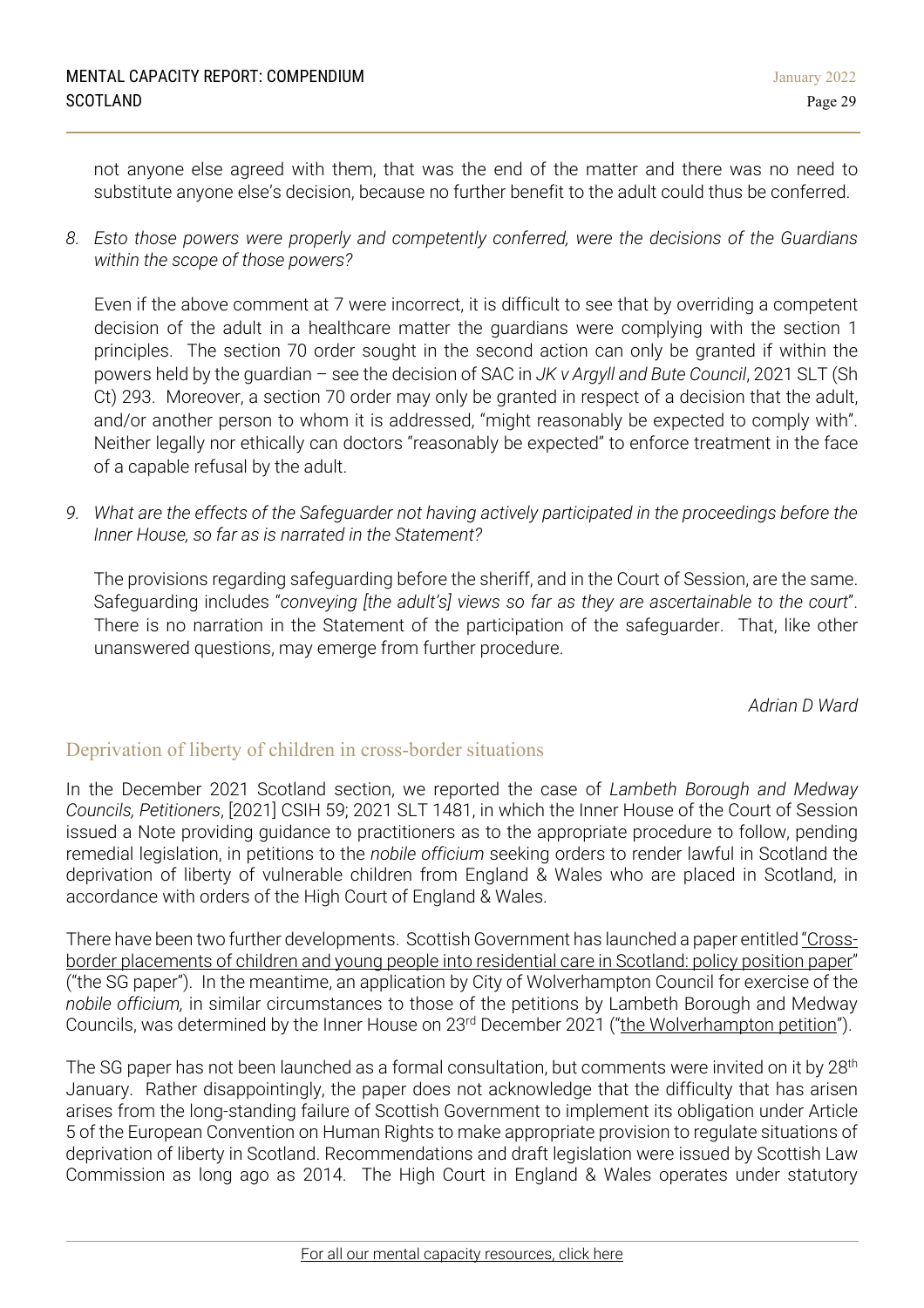provisions which came into force in England & Wales in 2009, with a revised scheme of provision due to come into force this year. We have frequently highlighted in this Report the serious and discriminatory violations of the rights of elderly and disabled people in Scotland which can reasonably be attributed to (a) the lack of an appropriate regime to govern deprivations of liberty in Scotland and (b) the related widespread failure to recognise deprivations of liberty when they are proposed or occur, and the need for them to be lawful. Disappointingly, the most that Scottish Government has done so far is to adopt an apparent policy, likely to be an inefficient use of resources in the long term quite apart from the harm done, of looking for "sticking plaster" for particular consequences of the lack of provision which hit the headlines (for example, the widespread unlawful discharge of patients from hospital into care homes, or retention of them in hospital also in situations of unlawful deprivation of liberty), or which result in something close to a clear demand by the courts that a particular consequence be remedied (as in the matter of cross-border placement of children). In the latter case, it is clear from the SG paper that Scottish Government propose a two-step approach, firstly – explicitly as an interim step – by making regulations under section 190(1) of the Children's Hearings (Scotland) Act 2011. For the envisaged content of the regulations, see the SG paper. At the same time, Scottish Government is exploring "how non-statutory administrative agreements could be used alongside the regulations to set out procedures around the cross-border DOLS placing process".

As further steps, Scottish Government will continue to urge the UK Government to take prompt and effective action to resolve the issues of lack of capacity of provision in England & Wales; and also to continue to review the legal framework applying to children and young people in secure and residential care in Scotland. Disappointingly, there is no undertaking to take action so long overdue, and so urgently required, to remedy the underlying problem of lack of a deprivation of liberty regime in Scotland. The curious outcome of the proposals is that children and young people in Scotland, and in particular those transferred into Scotland from England & Wales, will benefit from safeguards not available to Scottish adults.

The Wolverhampton petition is *City of Wolverhampton Council v The Lord Advocate*, 2021 [CSIH](https://www.scotcourts.gov.uk/docs/default-source/cos-general-docs/pdf-docs-for-opinions/2021csih69.pdf?sfvrsn=cb3015c7_1) 69; 2022 SLT 1. While it must be stressed that everything in this article focuses on children and young persons, and the relevance to adult capacity law is by way of comparison only, Scottish practitioners might be interested to note the terms of the decision, including the role accorded to the Cross-border Judicial Protocol Group, established in terms of the Judicial Protocol Regulating Direct Judicial Communications between Scotland and England & Wales in Children's Cases, and the limitation of the order issued by the court to a period of three months.

*Adrian D Ward*

# Guardians' remuneration

In the November 2021 Scotland section we were able to report that the immediate reduction in remuneration of professional guardians obliged to charge VAT, intimated in the October 2021 Journal of the Law Society of Scotland and resulting in a predictable furore, was "off the table". A further intimation in that matter was posted on the OPG website, under "News", on 10<sup>th</sup> January 2022. The item is headed "Attention all [professional](https://www.publicguardian-scotland.gov.uk/general/news/2022/01/10/attention-all-professional-financial-guardians) financial guardians". That item narrates that there have been discussions via the Law Society's Mental Health and Disability Sub-Committee, and that OPG have agreed to retract that original decision. Professional financial guardians can continue to claim VAT in addition to the sum of remuneration awarded, and that will be approved by OPG. The note acknowledges that the role of a professional financial guardian is "slightly different" from that of lay guardians such as relatives, and acknowledges the valuable work done by professional guardians "for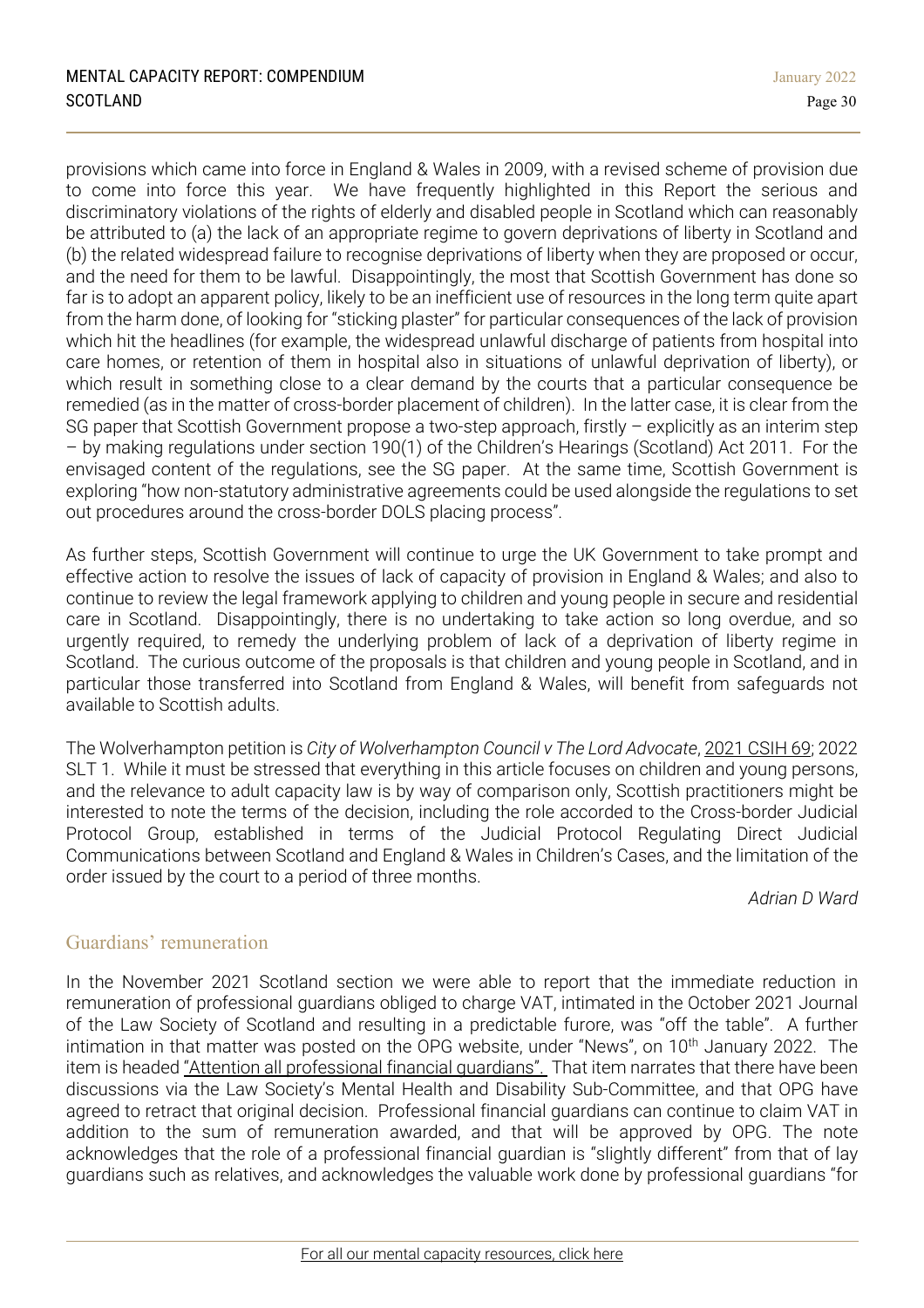incapable adults across Scotland, who have no family members able to step into this important role". OPG plans to work with professional guardians to review their "uplifts" process this year. The leading case on the subject of guardians' remuneration, *X's Guardian, Applicant*, referred to in our [November](https://1f2ca7mxjow42e65q49871m1-wpengine.netdna-ssl.com/wp-content/uploads/2021/11/Mental-Capacity-Report-November-2021-Scotland.pdf) [article,](https://1f2ca7mxjow42e65q49871m1-wpengine.netdna-ssl.com/wp-content/uploads/2021/11/Mental-Capacity-Report-November-2021-Scotland.pdf) was in fact concerned with uplift payments claimed by that particular guardian. It is perhaps an under-used process to ensure fair and reasonable remuneration in particular cases. The note concludes with an apology for any confusion or inconvenience caused, whilst the matter was investigated further.

Puzzlingly, the note of 10<sup>th</sup> January includes the statement that: "We will seek a remedy to this lacuna around VAT and professional appointments, when the legislation is reformed". To date, that reference has not been clarified. The fees chargeable by OPG are fixed by regulation (see sections 7(2), 86 and 87(1) of the Adults with Incapacity (Scotland) Act 2000). However, the only provision in relation to the fixing of guardians' remuneration is section 68(6) of that Act, providing that any remuneration or outlays for guardians "shall be fixed by the Public Guardian", who is required to "take into account the value of the estate". That is not subject to any power to Scottish Ministers to make regulations: discretion rests entirely with the Public Guardian, who must if necessary (of course) be able to demonstrate that it has been properly exercised. However, under section 68 the Public Guardian has power already simply to fix the remuneration payable, which can be different for different guardians and allows the Public Guardian to take account of the VAT situation as she judges appropriate, provided that she does "take into account the value of the estate". The value of the estate is thus one of the factors to be taken into account, not the sole or determining factor.

A practical issue brought to light by discussion among professional guardians, following upon the original attempt to reduce their remuneration, is a concern that people who are often those who most need the services of a professional guardian are at risk of not receiving those services because there is insufficient money in the estate to allow them to be remunerated anywhere near adequately. Typically, these are cases where the local authority looks for a solicitor to act as financial guardian; where the work of the financial guardian is likely to involve very considerable support and interaction with the adult and/or family; but funds are meagre. It is not uncommon for professional guardians (like other professionals) to do a reasonable amount of work pro bono, but it appears that the number of such guardianships for which local authorities seek guardians is tending to exceed what professional guardians may reasonably be expected to do on a pro bono basis, and it is reported that a number of them are beginning to decline to accept such appointments. Obviously, resolution of that matter is not within the competence of OPG, beyond the possible relevance of the function under section 6(2)(f) of that Act to consult the Mental Welfare Commission and local authorities on matters relating to the exercise of functions under the Act "in which there is, or appears to be, a common interest". The issue is one of funding specialist professional services necessary to ensure that particularly vulnerable adults (whose vulnerabilities include financial vulnerabilities) are not seriously and discriminatorily disadvantaged.

*Adrian D Ward*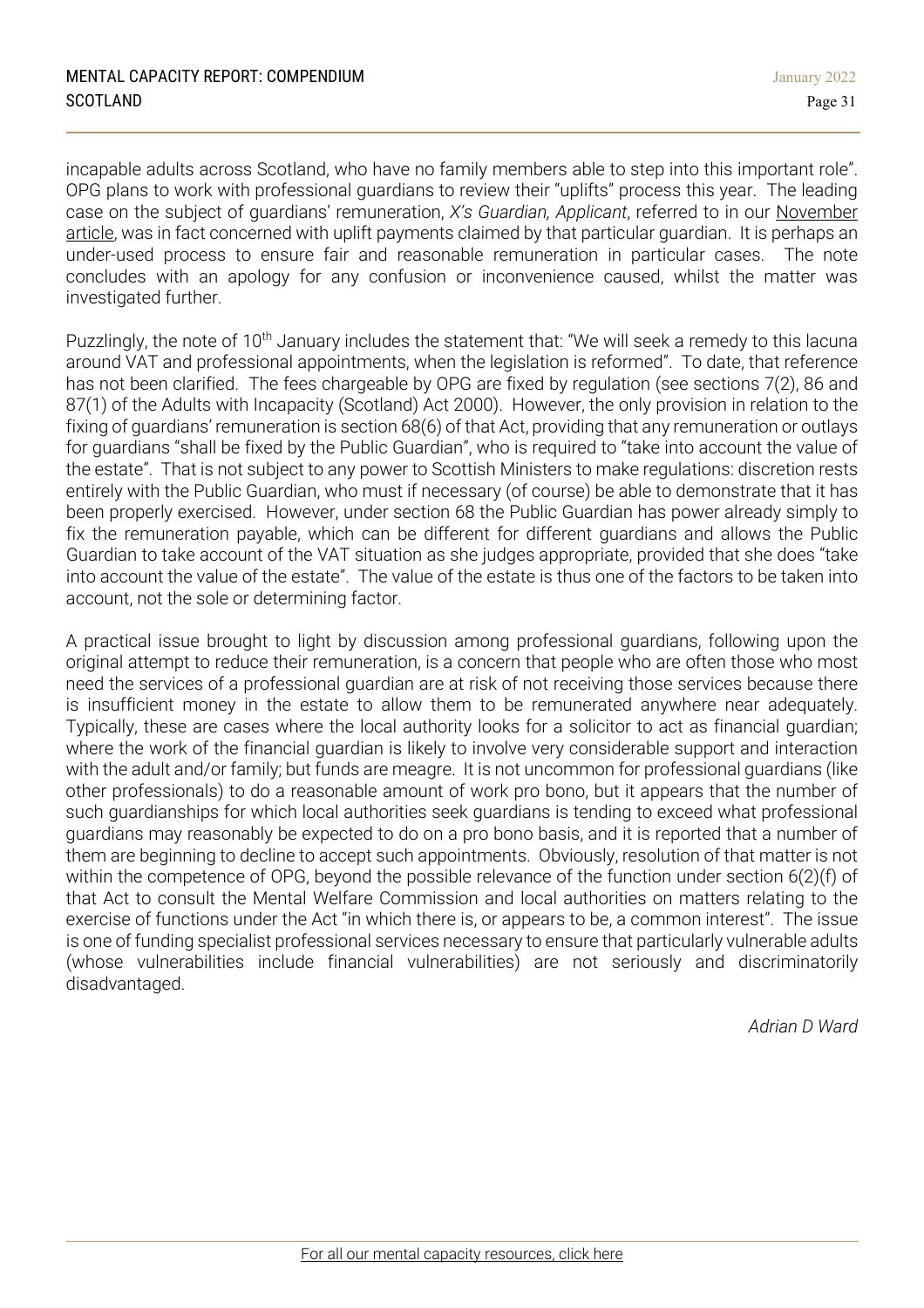# Editors and contributors

#### **Victoria Butler-Cole QC: vb@39essex.com**

Victoria regularly appears in the Court of Protection, instructed by the Official Solicitor, family members, and statutory bodies, in welfare, financial and medical cases. Together with Alex, she co-edits the Court of Protection Law Reports for Jordans. She is a contributor to 'Assessment of Mental Capacity' (Law Society/BMA), and a contributor to Heywood and Massey Court of Protection Practice (Sweet and Maxwell). To view full CV click [here.](http://www.39essex.com/barrister/victoria-butler-cole/)

#### **Neil Allen: neil.allen@39essex.com**

Neil has particular interests in ECHR/CRPD human rights, mental health and incapacity law and mainly practises in the Court of Protection and Upper Tribunal. Also a Senior Lecturer at Manchester University and Clinical Lead of its Legal Advice Centre, he teaches students in these fields, and trains health, social care and legal professionals. When time permits, Neil publishes in academic books and journals and created the website www.lpslaw.co.uk. To view full CV click [here.](http://www.39essex.com/barrister/neil-allen/)

#### **Nicola Kohn: nicola.kohn@39essex.com**

Nicola appears regularly in the Court of Protection in health and welfare matters. She is frequently instructed by the Official Solicitor as well as by local authorities, CCGs and care homes. She is a contributor to the 5th edition of the *Assessment of Mental Capacity: A Practical Guide for Doctors and Lawyers* (BMA/Law Society 2019). To view full CV click [here.](http://www.39essex.com/barrister/nicola-kohn/)

#### **Katie Scott: katie.scott@39essex.com**

Katie advises and represents clients in all things health related, from personal injury and clinical negligence, to community care, mental health and healthcare regulation. The main focus of her practice however is in the Court of Protection where she has a particular interest in the health and welfare of incapacitated adults. She is also a qualified mediator, mediating legal and community disputes. To view full CV click [here.](http://www.39essex.com/barrister/katharine-scott/)

#### **Rachel Sullivan: rachel.sullivan@39essex.com**

Rachel has a broad public law and Court of Protection practice, with a particular interest in the fields of health and human rights law. She appears regularly in the Court of Protection and is instructed by the Official Solicitor, NHS bodies, local authorities and families. To view full CV click [here.](https://www.39essex.com/barrister/rachel-sullivan/)

#### **Stephanie David: stephanie.david@39essex.com**

Steph regularly appears in the Court of Protection in health and welfare matters. She has acted for individual family members, the Official Solicitor, Clinical Commissioning Groups and local authorities. She has a broad practice in public and private law, with a particular interest in health and human rights issues. She appeared in the Supreme Court in *PJ v Welsh Ministers* [2019] 2 WLR 82 as to whether the power to impose conditions on a CTO can include a deprivation of liberty. To view full CV click [here.](http://www.39essex.com/barrister/simon-edwards/)

#### **Arianna Kelly: arianna.kelly@39essex.com**

Arianna has a specialist practice in mental capacity, community care, mental health law and inquests. Arianna acts in a range of Court of Protection matters including welfare, property and affairs, serious medical treatment and in matters relating to the inherent jurisdiction of the High Court. Arianna works extensively in the field of community care. To view a full CV, click [here.](https://www.39essex.com/barrister/arianna-kelly/)











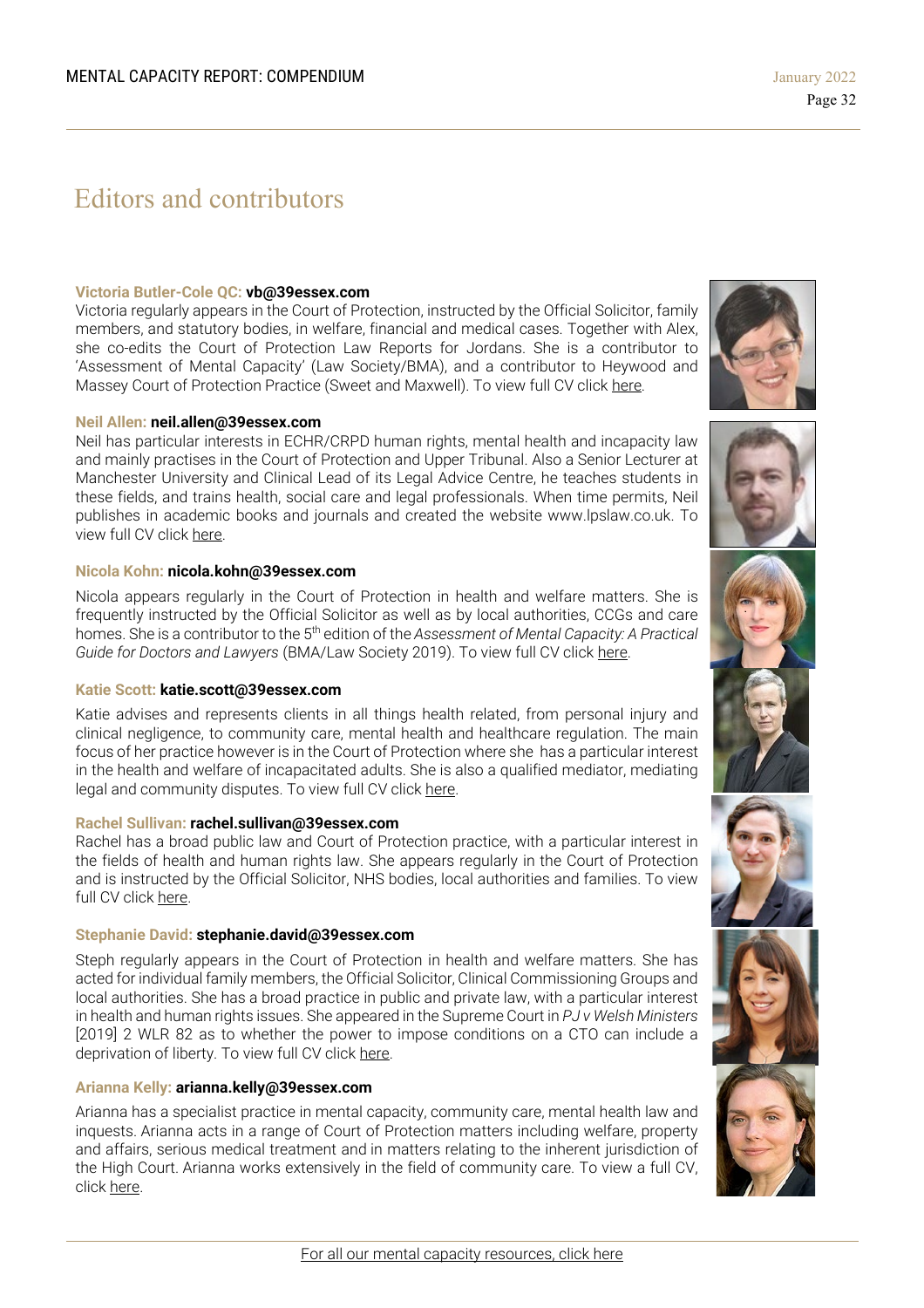#### **Nyasha Weinberg: Nyasha.Weinberg@39essex.com**

Nyasha has a practice across public and private law, has appeared in the Court of Protection and has a particular interest in health and human rights issues. To view a full CV, click [here](https://www.39essex.com/barrister/nyasha-weinberg/)

#### **Simon Edwards: simon.edwards@39essex.com**

Simon has wide experience of private client work raising capacity issues, including *Day v Harris & Ors* [2013] 3 WLR 1560, centred on the question whether Sir Malcolm Arnold had given manuscripts of his compositions to his children when in a desperate state or later when he was a patient of the Court of Protection. He has also acted in many cases where deputies or attorneys have misused P's assets. To view full CV click [here.](http://www.39essex.com/barrister/simon-edwards/)

# Scotland editors

#### **Adrian Ward: adw@tcyoung.co.uk**

Adrian is a recognised national and international expert in adult incapacity law. He has been continuously involved in law reform processes. His books include the current standard Scottish texts on the subject. His awards include an MBE for services to the mentally handicapped in Scotland; honorary membership of the Law Society of Scotland; national awards for legal journalism, legal charitable work and legal scholarship; and the lifetime achievement award at the 2014 Scottish Legal Awards.

#### **Jill Stavert: j.stavert@napier.ac.uk**

Jill Stavert is Professor of Law, Director of the Centre for Mental Health and Capacity Law and Director of Research, The Business School, Edinburgh Napier University. Jill is also a member of the Law Society for Scotland's Mental Health and Disability Sub-Committee. She has undertaken work for the Mental Welfare Commission for Scotland (including its 2015 updated quidance on Deprivation of Liberty). To view full CV click [here.](http://www.napier.ac.uk/people/jill-stavert)







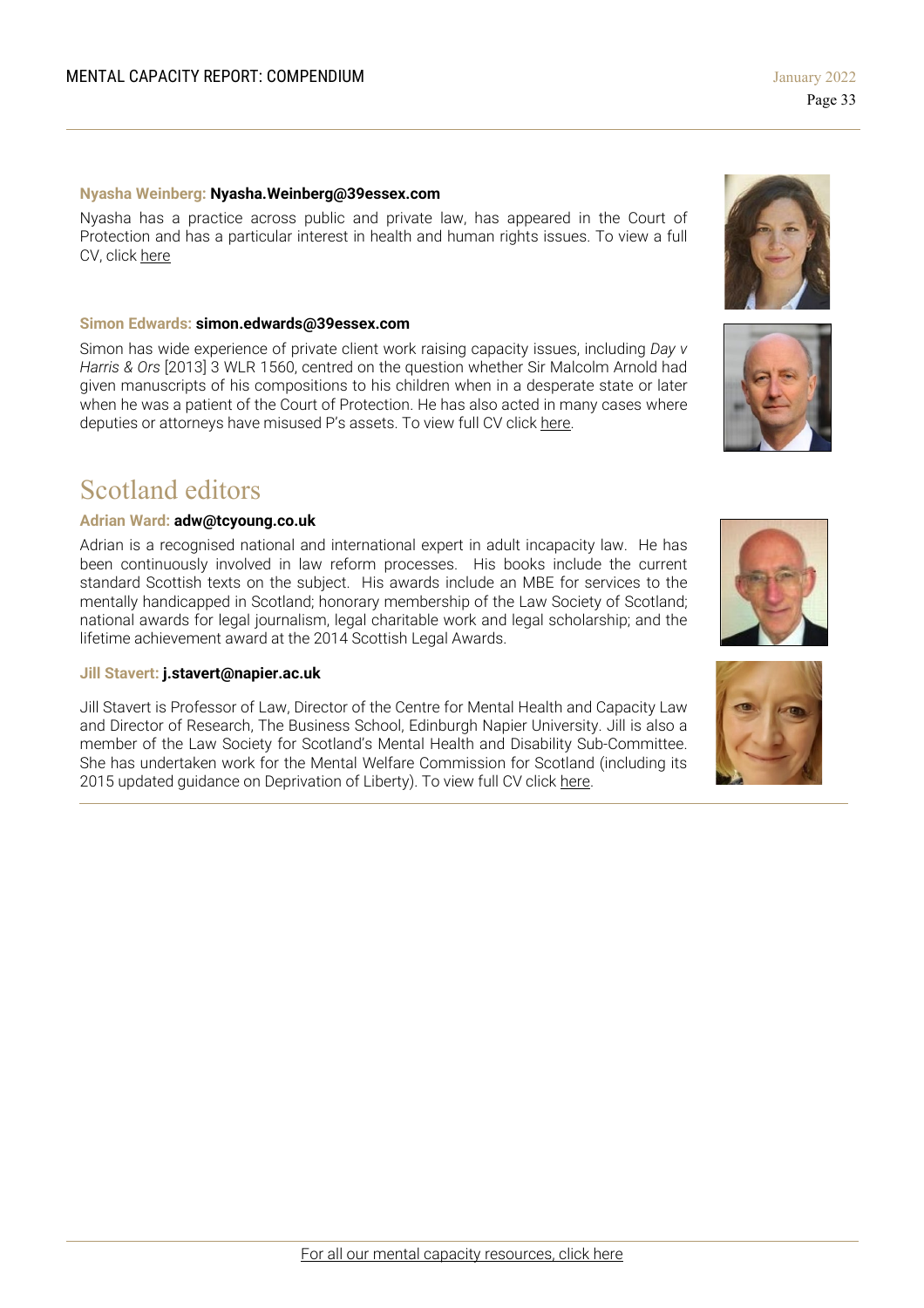# **Conferences**

Members of the Court of Protection team are regularly presenting at webinars arranged both by Chambers and by others.

#### **Advertising conferences and training events**

If you would like your conference or training event to be included in this section in a subsequent issue, please contact one of the editors. Save for those conferences or training events that are run by non-profit bodies, we would invite a donation of £200 to be made to the dementia charity My Life Films in return for postings for English and Welsh events. For Scottish events, we are inviting donations to Alzheimer Scotland Action on Dementia.